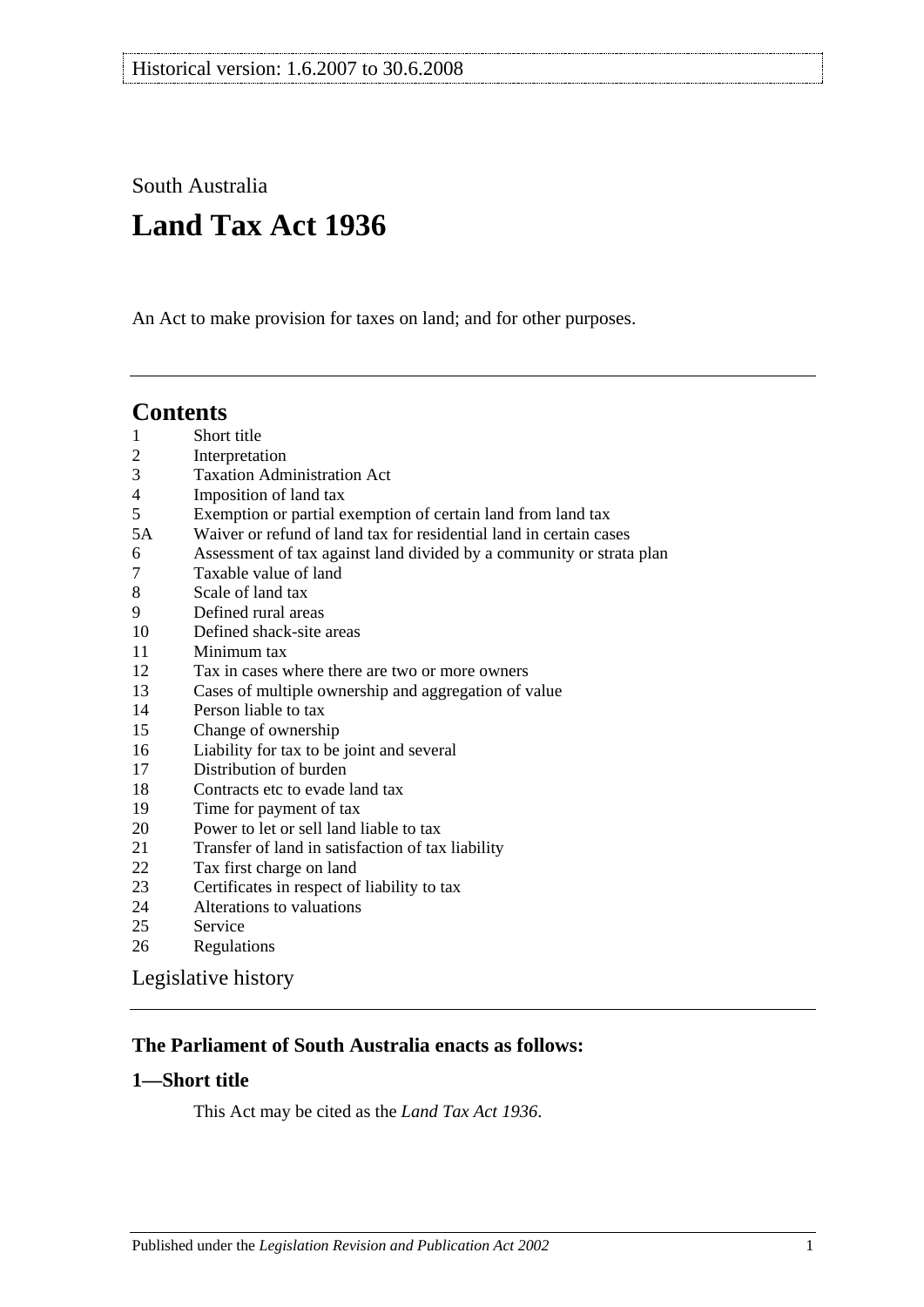#### <span id="page-1-1"></span><span id="page-1-0"></span>**2—Interpretation**

(1) In this Act, unless the contrary intention appears—

*aggregation principle* means the principle under which the taxable value of all land owned by the same taxpayer is aggregated for the calculation of land tax;<sup>1</sup>

*assessment* or *reassessment* means an assessment or reassessment by the Commissioner under Part 3 of the *[Taxation Administration Act](http://www.legislation.sa.gov.au/index.aspx?action=legref&type=act&legtitle=Taxation%20Administration%20Act%201996) 1996*;

*business of primary production* means the business of agriculture, pasturage, horticulture, viticulture, apiculture, poultry farming, dairy farming, forestry or any other business consisting of the cultivation of soils, the gathering in of crops, the rearing of livestock or the propagation and harvesting of fish or other aquatic organisms and including the intensive agistment of declared livestock;

*the Commissioner* means the person appointed or acting as the Commissioner of State Taxation, and includes a person appointed or acting as a Deputy Commissioner of State Taxation (see Part 9 of the *[Taxation Administration Act](http://www.legislation.sa.gov.au/index.aspx?action=legref&type=act&legtitle=Taxation%20Administration%20Act%201996) 1996*);

*company* includes any corporate body;

*declared livestock* means—

- (a) cattle, sheep, pigs or poultry; or
- (b) any other kind of animal prescribed by the regulations for the purposes of this definition;

*defined rural area* means an area declared by the Governor under [section](#page-14-0) 9;

*defined shack-site area* means an area declared by the Governor under [section](#page-14-1) 10;

*determination of site value* in relation to land means a determination or assessment of site value in force under the *[Valuation of Land Act](http://www.legislation.sa.gov.au/index.aspx?action=legref&type=act&legtitle=Valuation%20of%20Land%20Act%201971) 1971*;

*document* means book, account, paper (including a security or any instrument) or any record of information, whether in writing or accessible only through the use of a computer or other device;

*land used for primary production* means land of not less than 0.8 hectare in area as to which the Commissioner is satisfied that the land is used wholly or mainly for the business of primary production;

*land tax* means any tax imposed by this Act;

*notice* means any notice, written or printed, or partly written or partly printed;

*owner*—

- (a) in relation to land alienated from the Crown by grant in fee simple means any person (other than a mortgagee of the land)—
	- (i) who holds; or
	- (ii) who is entitled to; or
	- (iii) who is entitled to purchase or acquire,

a legal or equitable estate of fee simple in the land or any other estate or interest (other than an estate or interest of leasehold) in the land conferring a right to possession of the land; and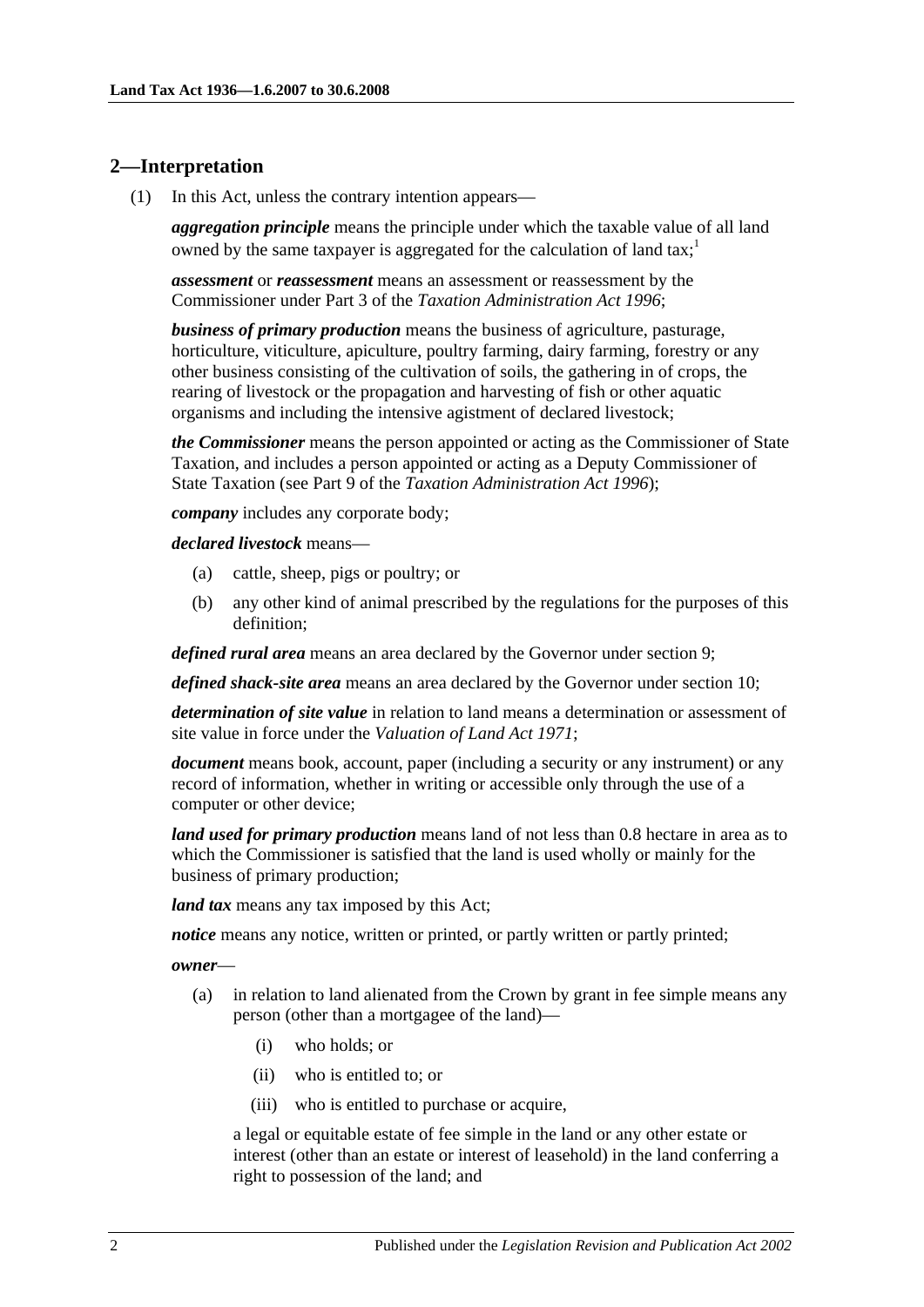- (b) in relation to land of the Crown subject to any agreement for sale, or right of purchase, means the person entitled to the benefit of that agreement or right of purchase; and
- (c) in relation to land held under perpetual lease, means the holder of that lease; and
- (d) in relation to land held under a shack site lease, means the holder of that lease; and
- (e) in relation to land in a defined shack-site area, means the occupier of the land;

*retirement village* means retirement village as defined in the *[Retirement Villages](http://www.legislation.sa.gov.au/index.aspx?action=legref&type=act&legtitle=Retirement%20Villages%20Act%201987)  Act [1987](http://www.legislation.sa.gov.au/index.aspx?action=legref&type=act&legtitle=Retirement%20Villages%20Act%201987)*;

*shack site lease* means a lease for the occupation of land for holiday, recreational or residential purposes where—

- (a) the land is situated on or adjacent to the banks of the River Murray, a tributary of the River Murray, or a lake or lagoon connected with the River Murray or a tributary of the River Murray; and
- (b) the lease was, as at midnight on 30 June, 1989, registered over the relevant land; and
- (c) the term of the lease is at least 40 years;

*site value* in relation to land has the meaning assigned by the *[Valuation of Land](http://www.legislation.sa.gov.au/index.aspx?action=legref&type=act&legtitle=Valuation%20of%20Land%20Act%201971)  Act [1971](http://www.legislation.sa.gov.au/index.aspx?action=legref&type=act&legtitle=Valuation%20of%20Land%20Act%201971)*;

*tax* in respect of land means land tax in respect of the land, and includes—

- (a) penalty tax payable under Part 5 of the *[Taxation Administration Act](http://www.legislation.sa.gov.au/index.aspx?action=legref&type=act&legtitle=Taxation%20Administration%20Act%201996) 1996* in respect of failure by the taxpayer to pay, in accordance with this Act, the whole or part of the land tax; and
- (b) interest payable under Part 5 of the *[Taxation Administration Act](http://www.legislation.sa.gov.au/index.aspx?action=legref&type=act&legtitle=Taxation%20Administration%20Act%201996) 1996* in respect of a failure referred to in paragraph (a), or a failure to pay penalty tax referred to in that paragraph;

*taxpayer* includes every person who is liable to pay tax;

*trade* includes profession, trade, business, and avocation.

- $(2)$  If—
	- (a) the whole of the land owned by a company consists of a group of dwellings and land appurtenant to those dwellings; and
	- (b) all the issued shares of the company are owned by shareholders who acquire exclusive rights to occupy land of the company by virtue of their shareholdings in the company; and
	- (c) each dwelling owned by the company is occupied (or able to be occupied) by a shareholder in the company or a person deriving rights of occupancy from a shareholder in the company; and
	- (d) the scheme of company ownership and shareholder occupation of the dwellings was established before 22 February 1968,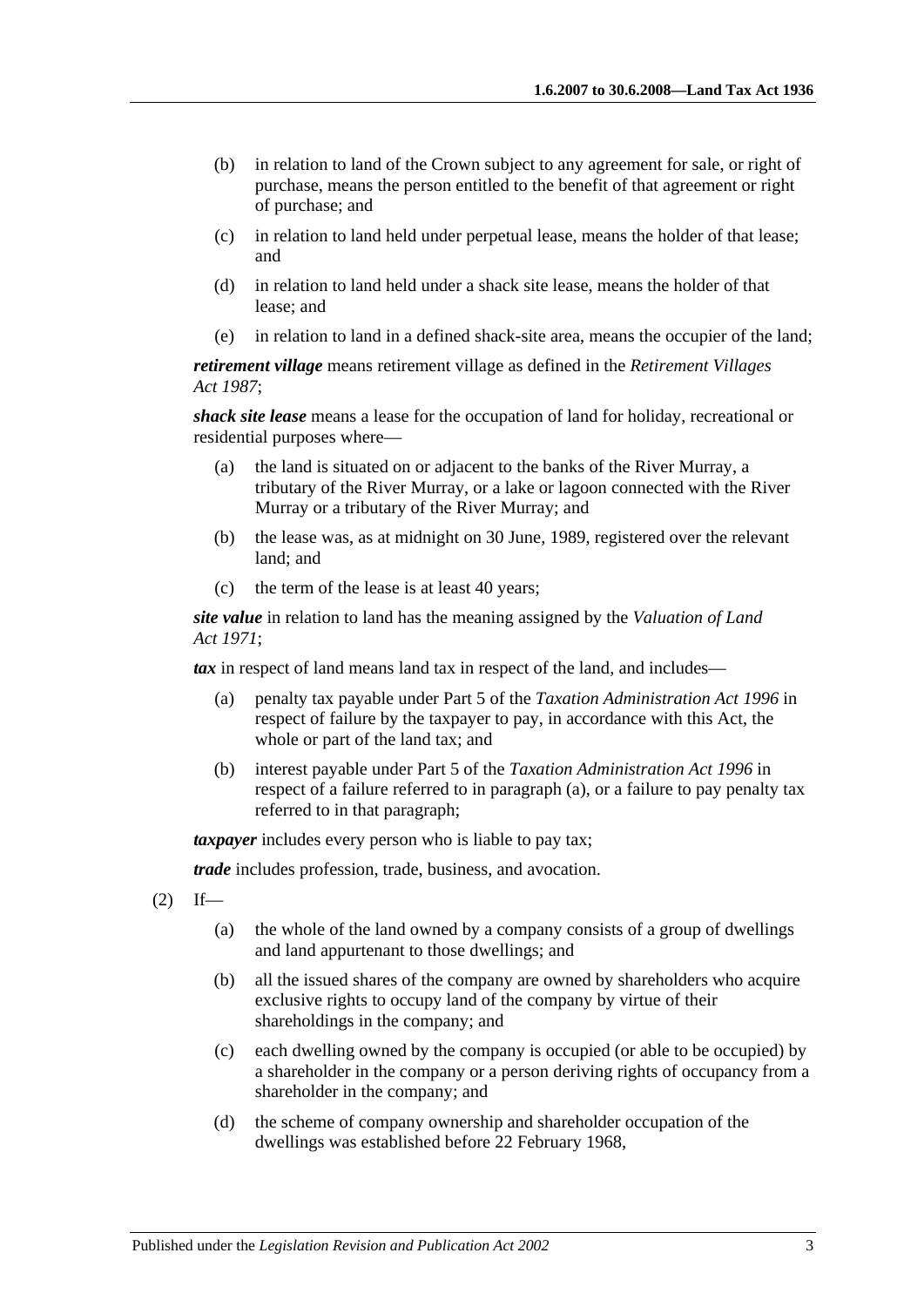then each dwelling will be taken to be a separate parcel of land and, despite the definition of *owner* in [subsection](#page-1-1) (1), the shareholder who is entitled to occupy the dwelling (and not the company) will be taken to be the legal owner of the land on which the dwelling is situated.

 $(3)$  If—

- (a) land is held under a tenancy in common; and
- (b) the land is divided into separate portions and the owner of each undivided share in the land is entitled under a lease registered over the title to the land to occupy a particular portion of the land,

then the land will not be treated as a single parcel of land in multiple ownership but rather each owner of an undivided share in the land will be regarded as the owner of the portion of the land that the owner is entitled to occupy under the lease.

**Note—**

1 See [section](#page-13-2) 8(2).

#### <span id="page-3-0"></span>**3—Taxation Administration Act**

This Act should be read together with the *[Taxation Administration Act](http://www.legislation.sa.gov.au/index.aspx?action=legref&type=act&legtitle=Taxation%20Administration%20Act%201996) 1996* which makes provision for the administration and enforcement of this Act and other taxation laws.

#### <span id="page-3-1"></span>**4—Imposition of land tax**

- <span id="page-3-2"></span>(1) Taxes are imposed on all land in the State, with the following exceptions:
	- (a) land of the Crown that is not subject to—
		- (i) a perpetual lease; or
		- (ii) an agreement for sale or right of purchase;
	- (b) park land, public roads, public cemeteries, and other public reserves;
	- (c) land used solely for religious purposes, or used solely for the purposes of a hospital subsidised by the Government of the State, or used by any library or other institution administered by the Libraries Board of South Australia;
	- (d) land that is—
		- (i) owned by an association whose objects are or include the supplying to necessitous or helpless persons of living accommodation, food, clothing, medical treatment, nursing, pre-maternity or maternity care, or other help, either without cost to such persons or in return for payments or services the amount or value of which is in the Commissioner's opinion substantially less than the value of the accommodation, food, clothing, treatment, nursing, care or help supplied; and
		- (ii) solely or mainly used for all or any such purposes;
	- (e) land that is—
		- (i) owned by an association which receives an annual grant or subsidy from money voted by Parliament; and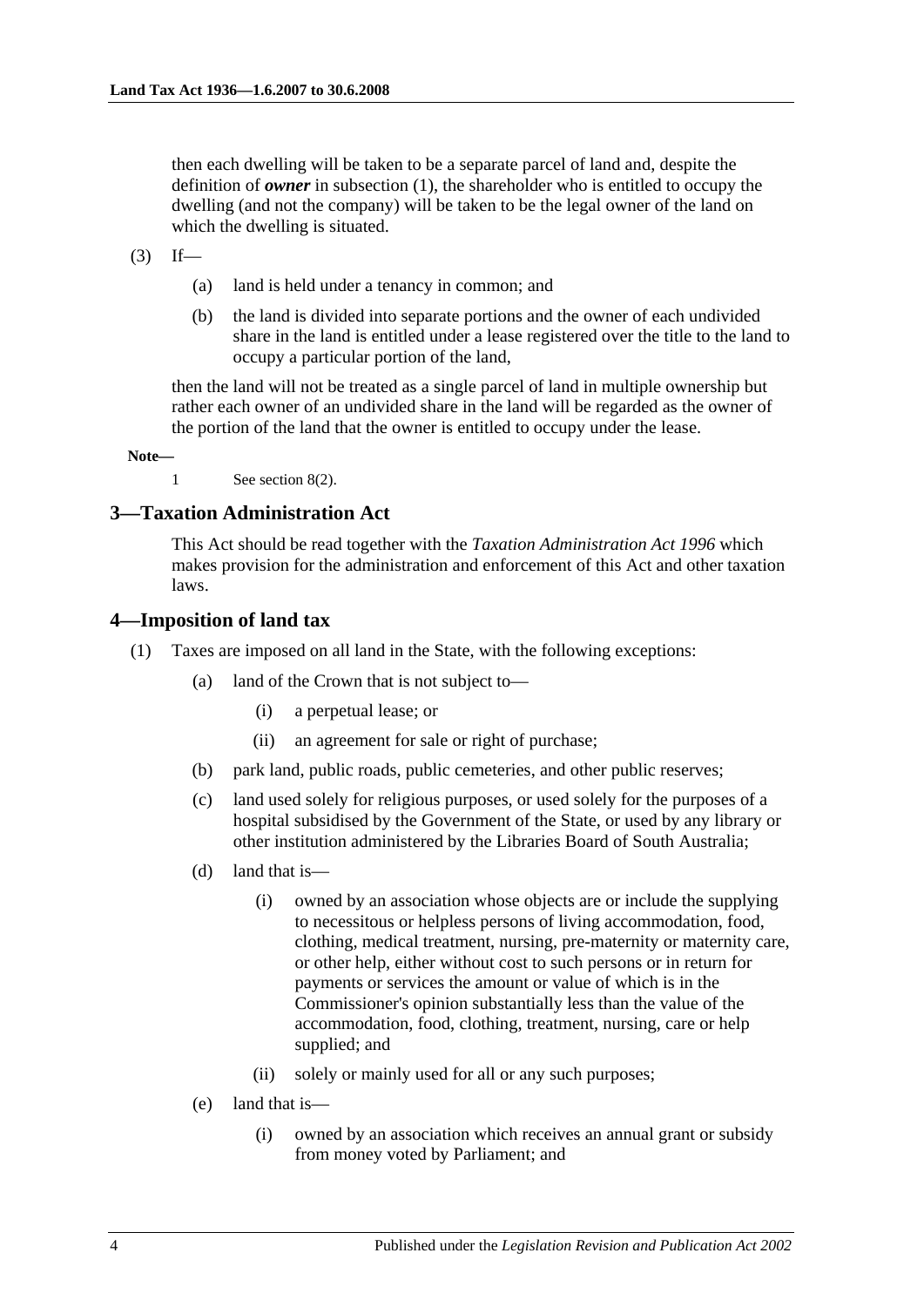- (ii) in the Commissioner's opinion, solely or mainly used for the purposes for which the grant or subsidy is made;
- (f) land that is let to or occupied by an association of the kind mentioned in [paragraph](#page-3-2) (d) or (e), and that is used solely or mainly for purposes mentioned in those paragraphs, and for which the association pays either no rent or other sum or a rent or other sum that in the Commissioner's opinion is a nominal one;
- (g) land that—
	- (i) is owned by an association whose object is, or whose objects include, the conservation of native fauna and flora; and
	- (ii) is in the opinion of the Commissioner used, without profit to the association or any other person, solely or mainly as a reserve for the purpose of conserving native fauna or flora;
- (h) land that is owned or occupied without payment by any person or association carrying on an educational institution otherwise than for pecuniary profit, and that is occupied and used solely or mainly for the purposes of such an institution (but this exemption does not extend to land or buildings held as an investment and not being the site or grounds of the institution);
- (i) land that is owned by—
	- (i) a municipal or district council; or
	- (ii) a controlling authority established under Part 19 of the *[Local](http://www.legislation.sa.gov.au/index.aspx?action=legref&type=act&legtitle=Local%20Government%20Act%201934)  [Government Act](http://www.legislation.sa.gov.au/index.aspx?action=legref&type=act&legtitle=Local%20Government%20Act%201934) 1934*; or
	- (iii) the Renmark Irrigation Trust;
- (j) land that is owned by an association that is established for a charitable, educational, benevolent, religious or philanthropic purpose (whether or not the purpose is charitable within the meaning of any rule of law) and is declared by the Commissioner to be exempt from land tax on the ground—
	- (i) that the land is or is intended to be used wholly or mainly for that purpose; or
	- (ii) that the whole of the net income (if any) from the land is or will be used in furtherance of that purpose;
- (k) land that is owned by—
	- (i) an association that holds the land wholly or mainly for the purpose of playing cricket, football, tennis, golf or bowling or other athletic sports or exercises; or
	- (ii) an association that holds the land wholly or mainly for the purpose of horse racing, trotting, dog racing, motor racing or other similar contests; or
	- (iii) an association of former members of the armed forces or of dependants of former members of the armed forces that holds the land for the social or recreational purposes of its members; or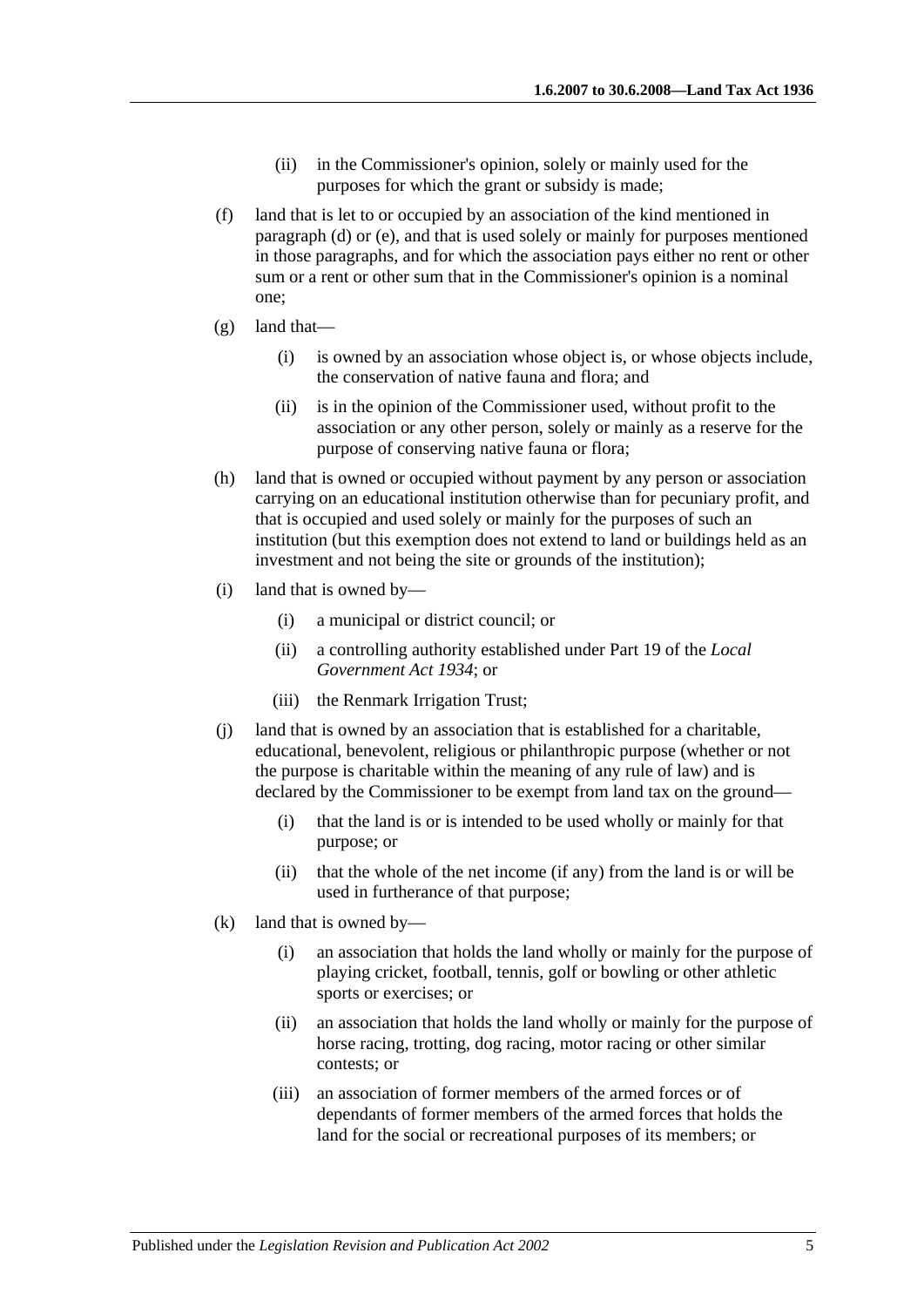- (iv) an association of employers or employees, registered under a law of the Commonwealth or of the State relating to industrial conciliation and arbitration that occupies the land for the purposes of the association; or
- (v) an association that holds the land wholly or mainly for the recreation of the local community; or
- (vi) an association that holds the land for the purpose of agricultural shows, and exhibitions of a similar nature; or
- (vii) an association that holds the land for the purpose of preserving buildings or objects of historical value on the land; or
- (viii) a prescribed association or an association of a prescribed kind,

and is declared by the Commissioner to be exempt from land tax on the ground that the whole of the net income (if any) from the land is used in furtherance of the objects of the association and not for securing a pecuniary profit for the association or any of its members;

- (l) land used for primary production other than such land that is situated within a defined rural area;
- (m) land that is owned by a prescribed body and used for the benefit of the Aboriginal people;
- (n) land that is wholly exempt from land tax under section 5.
- (2) The taxes are imposed and payable in respect of every financial year and liability to the taxes arises at the commencement of every financial year.
- (3) The taxes so imposed for a particular financial year will, subject to this Act, be calculated as at midnight on 30 June immediately preceding that financial year on the basis of circumstances then existing.
- (4) Land of the Crown, subject to any agreement for sale or right of purchase, is liable to taxation, whether that agreement or right is absolute or conditional, and whether it is capable of completion or exercise immediately or at any future time.
- (5) Nothing in this Act interferes with any exemption, by special legislation, of land from taxation.

#### <span id="page-5-0"></span>**5—Exemption or partial exemption of certain land from land tax**

- (1) Land is wholly exempt from land tax under this section if—
	- (a) proper grounds for the exemption exist; and
	- (b) such an exemption has been granted, and remains in force, under this section.
- (2) Land is partially exempt from land tax under this section if—
	- (a) proper grounds for the partial exemption exist; and
	- (b) a partial exemption has been granted, and remains in force, under this section.
- <span id="page-5-1"></span>(3) An owner of land may apply, in a form approved by the Commissioner, for an exemption or partial exemption from land tax.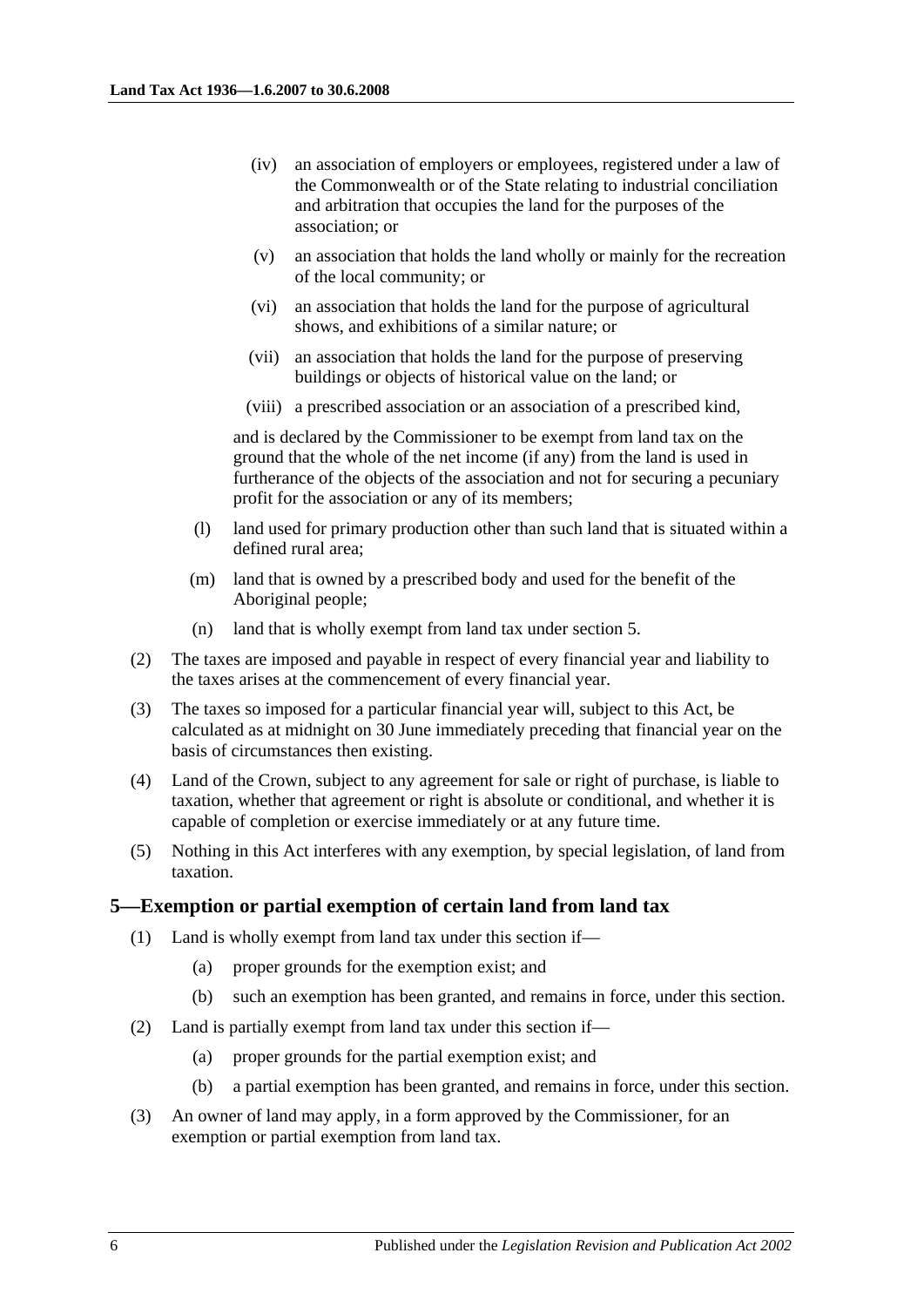- (4) A person must not make any false or misleading statement or representation in an application made, or purporting to be made, under [subsection](#page-5-1) (3). Maximum penalty: \$10 000.
- (5) The Commissioner may, if satisfied that proper grounds exist for doing so, wholly or partially exempt land from land tax (whether or not an application for exemption has been made).
- <span id="page-6-0"></span>(6) The Commissioner must, on exempting land wholly or partially from land tax under this section, give notice to an owner of the land—
	- (a) stating the day (which may be antecedent or subsequent to the date on which the exemption is granted) as from which the exemption is to be effective; and
	- (b) stating the extent of the exemption; and
	- (c) setting out the grounds on which the exemption is granted.
- (7) If the factual basis of an exemption as stated in a notice under [subsection](#page-6-0) (6) is wrong or inaccurate, the owner to whom the notice is given must, within 21 days after receipt of the notice, notify the Commissioner of the error or inaccuracy.

Maximum penalty: \$5 000.

Expiation fee: \$315.

- <span id="page-6-1"></span> $(8)$  If—
	- (a) land is exempted wholly or partially from land tax under this section; and
	- (b) circumstances change so that—
		- (i) proper grounds for an exemption cease to exist; or
		- (ii) proper grounds for an exemption continue to exist but a lesser exemption than the one actually given,

the owner must forthwith inform the Commissioner in writing of that fact and, whether or not the Commissioner is so informed, the land will cease to be exempt from land tax, or the extent of the exemption will be reduced (as the case requires).

(9) An owner of land who fails to comply with an obligation under [subsection](#page-6-1) (8) is guilty of an offence.

Maximum penalty: \$5 000.

Expiation fee: \$315.

- <span id="page-6-2"></span>(10) Proper grounds for exempting land from land tax under this section exist as follows:
	- (a) land may be wholly exempted from land tax if—
		- (i) the land is owned by a natural person and constitutes his or her principal place of residence (whether or not he or she is the sole owner of the land); and
		- (ii) the buildings on the land have a predominantly residential character; and
		- (iii) no part of the land is used for a business or commercial purpose (other than the business of primary production) or the part of the land so used is less than 25% of the total floor area of all buildings on the land;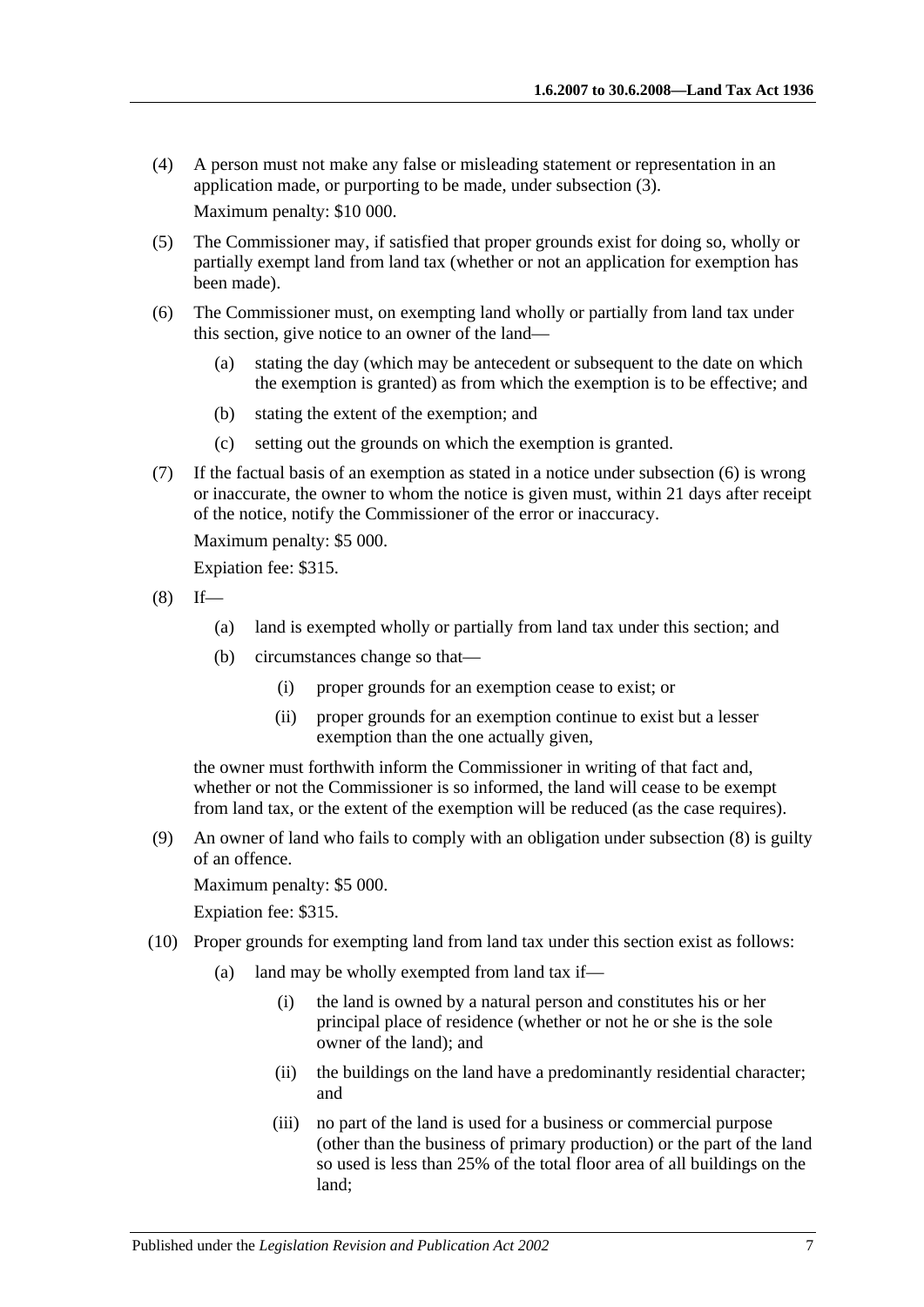- <span id="page-7-0"></span>(b) land may be partially exempted from land tax by reducing its taxable value in accordance with the scale prescribed in [subsection](#page-9-0) (12) if—
	- (i) the land is owned by a natural person and constitutes his or her principal place of residence (whether or not he or she is the sole owner of the land); and
	- (ii) the buildings on the land have a predominantly residential character; and
	- (iii) a part of the land of 25% or more but not more than 75% of the total floor area of all buildings on the land is used for a business or commercial purpose;
- (c) land may be wholly exempted from land tax if the land is a supported residential facility within the meaning of the *[Supported Residential Facilities](http://www.legislation.sa.gov.au/index.aspx?action=legref&type=act&legtitle=Supported%20Residential%20Facilities%20Act%201992)  Act [1992](http://www.legislation.sa.gov.au/index.aspx?action=legref&type=act&legtitle=Supported%20Residential%20Facilities%20Act%201992)* and is licensed as such under that Act;
- (d) land may be wholly exempted from land tax if the land constitutes a caravan park;
- (e) land within a retirement village may be exempted from land tax if—
	- (i) the land constitutes a residential unit—
		- (A) occupied, under a residence contract, by a natural person as his or her principal place of residence; or
		- (B) available for occupation, under a residence contract, by a natural person as his or her principal place of residence and likely to be so occupied at some time during the ensuing 12 months; or
	- (ii) the land is appurtenant to such a residential unit; or
	- (iii) the land is a facility provided under the retirement village scheme for the exclusive use of residents (and their guests);
- (f) land within a retired persons' relocatable home park may be exempted from land tax if—
	- (i) the land constitutes the site for a relocatable home and—
		- (A) there is a relocatable home on the site owned by a natural person and occupied by the natural person as his or her principal place of residence; or
		- (B) it is likely that within the ensuing 12 months there will be a relocatable home on the site owned by a natural person and occupied by the natural person as his or her principal place of residence; or
	- (ii) the land is appurtenant to such a site; or
	- (iii) the land is a facility provided by the owner of the land for the exclusive use of residents (and their guests);
- (g) land used for primary production that is situated within a defined rural area may be wholly exempted from land tax if—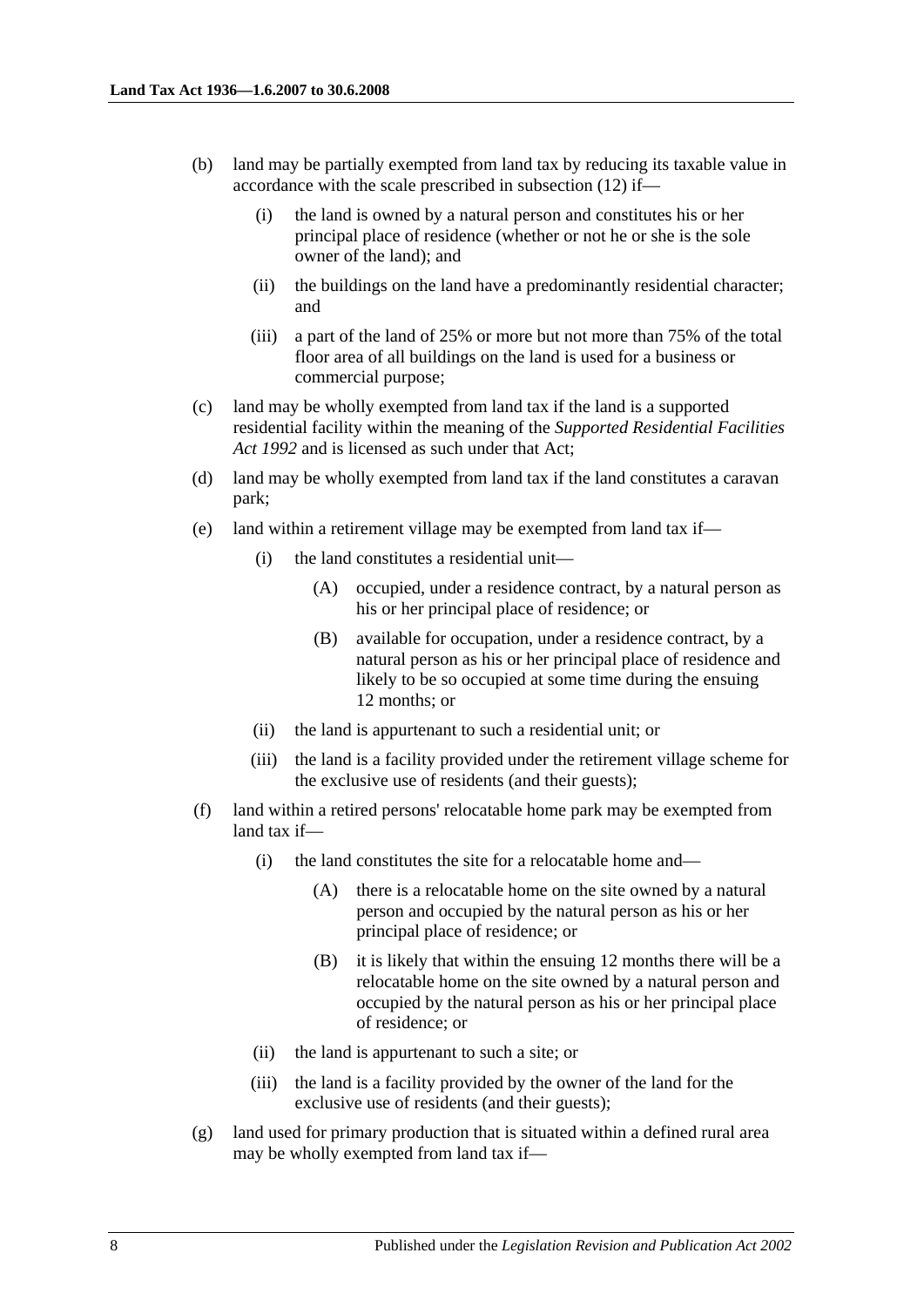- (i) the sole owner is a natural person who is engaged on a substantially full-time basis (either on his or her own behalf or as an employee) in a relevant business; or
- (ii) the land is owned jointly or in common by 2 or more natural persons at least 1 of whom is engaged on a substantially full-time basis (either on his or her own behalf or as an employee) in a relevant business and any other owner who is not so engaged is a relative of an owner so engaged; or
- (iii) the land is owned solely, jointly or in common by a retired person and the following conditions are satisfied:
	- (A) the retired person was, prior to his or her retirement, engaged on a substantially full-time basis (either on his or her own behalf or as an employee) in a relevant business; and
	- (B) the co-owner or co-owners of the land (if any) are relatives of the retired person; and
	- (C) a close relative of the retired person is currently engaged on a substantially full-time basis (either on his or her own behalf or as an employee) in a relevant business; or
- (iv) the land is owned solely or by tenancy in common by the executor of the will, or the administrator of the estate, of a deceased person and the following conditions are satisfied:
	- (A) the deceased person was, prior to his or her death, engaged on a substantially full-time basis (either on his or her own behalf or as an employee) in a relevant business; and
	- (B) the co-owner or co-owners of the land (if any) are relatives of the deceased person; and
	- (C) a close relative of the deceased person is currently engaged on a substantially full-time basis (either on his or her own behalf or as an employee) in a relevant business; or
- (v) the land is owned by a company, or by 2 or more companies, or by a company or companies and 1 or more natural persons, and the main business of each owner is a relevant business; or
- (vi) the land is owned by a company and 1 of the following conditions is satisfied:
	- (A) a natural person owns a majority of the issued shares of the company and is engaged on a substantially full-time basis (either on his or her own behalf or as an employee) in a relevant business;
	- (B) 2 or more natural persons own in aggregate a majority of the issued shares of the company and each of them is engaged on a substantially full-time basis (either on his or her own behalf or as an employee) in a relevant business;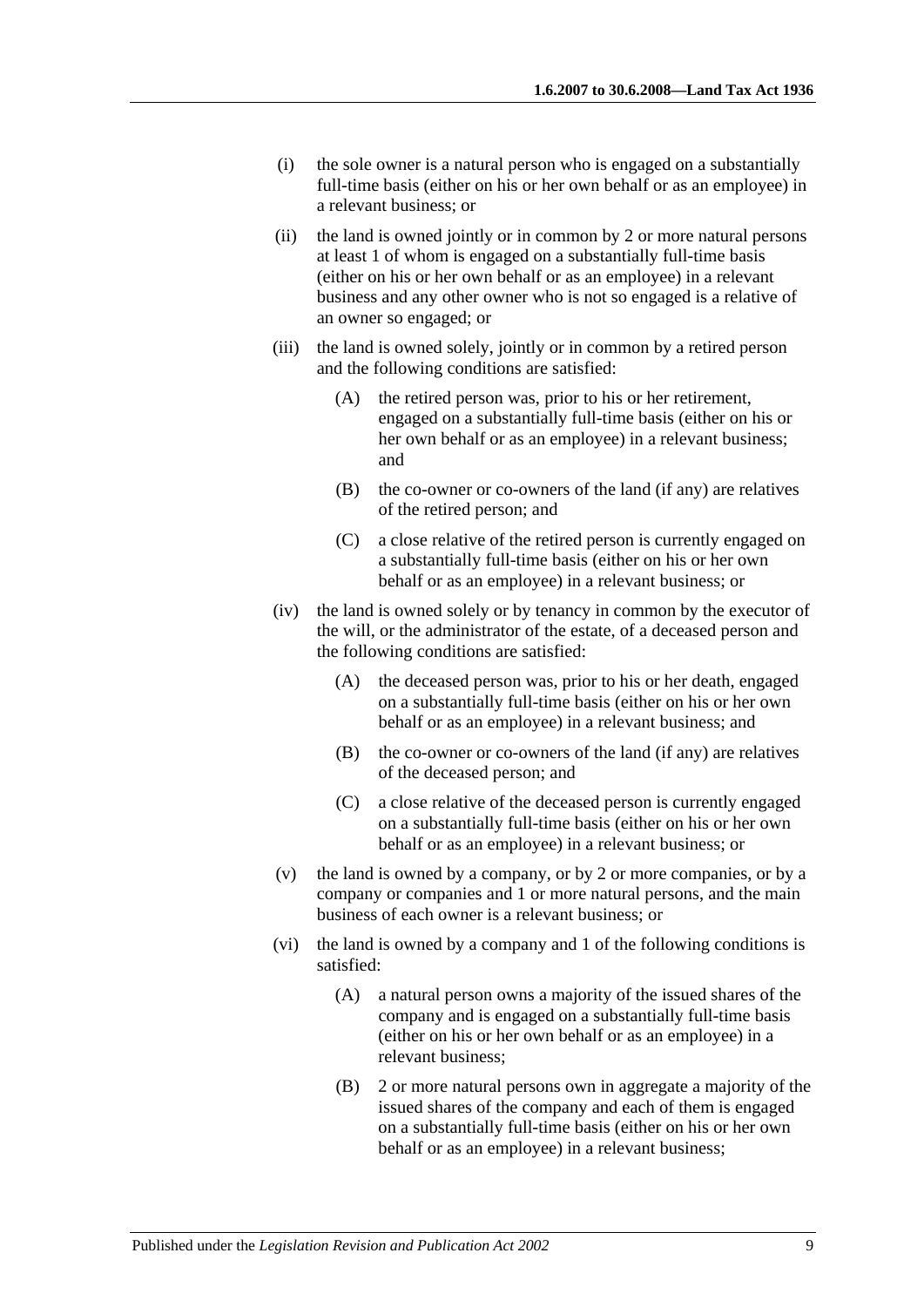- (C) 2 or more natural persons who are relatives own in aggregate a majority of the issued shares of the company and at least 1 of them is engaged on a substantially full-time basis (either on his or her own behalf or as an employee) in a relevant business.
- (11) The regulations may, however, prescribe additional criteria that must be satisfied if land is to be eligible to be exempted wholly or partially from land tax under [subsection](#page-6-2)  $(10)$ .
- <span id="page-9-0"></span>(12) The scale for partial exemption from land tax under [subsection](#page-7-0) (10)(b) is as follows:

| Area used for business or commercial purpose expressed as a<br>percentage of the total floor area of all buildings on the land | Percentage reduction in<br>taxable value of land |
|--------------------------------------------------------------------------------------------------------------------------------|--------------------------------------------------|
| More than 75%                                                                                                                  | Nil                                              |
| 75%                                                                                                                            | 25%                                              |
| 70\% or more but less than 75\%                                                                                                | 30%                                              |
| 65% or more but less than 70%                                                                                                  | 35%                                              |
| 60% or more but less than 65%                                                                                                  | 40%                                              |
| 55% or more but less than 60%                                                                                                  | 45%                                              |
| 50% or more but less than 55%                                                                                                  | 50%                                              |
| 45% or more but less than 50%                                                                                                  | 55%                                              |
| 40% or more but less than 45%                                                                                                  | 60%                                              |
| 35% or more but less than 40%                                                                                                  | 65%                                              |
| 30% or more but less than 35%                                                                                                  | 70%                                              |
| 25% or more but less than 30%                                                                                                  | 75%                                              |
| (less than $25\%$ )                                                                                                            | $(100\%)$                                        |

(13) In this section—

*close personal relationship* means the relationship between 2 adult persons (whether or not related by family and irrespective of their gender) who live together as a couple on a genuine domestic basis, but does not include—

- (a) the relationship between a legally married couple; or
- (b) a relationship where 1 of the persons provides the other with domestic support or personal care (or both) for fee or reward, or on behalf of some other person or an organisation of whatever kind;

**Note—**

Two persons may live together as a couple on a genuine domestic basis whether or not a sexual relationship exists, or has ever existed, between them.

*close relative*—a person is a close relative of another if—

- (a) they are spouses or domestic partners; or
- (b) one is a parent or child of the other; or
- (c) one is a brother or sister of the other;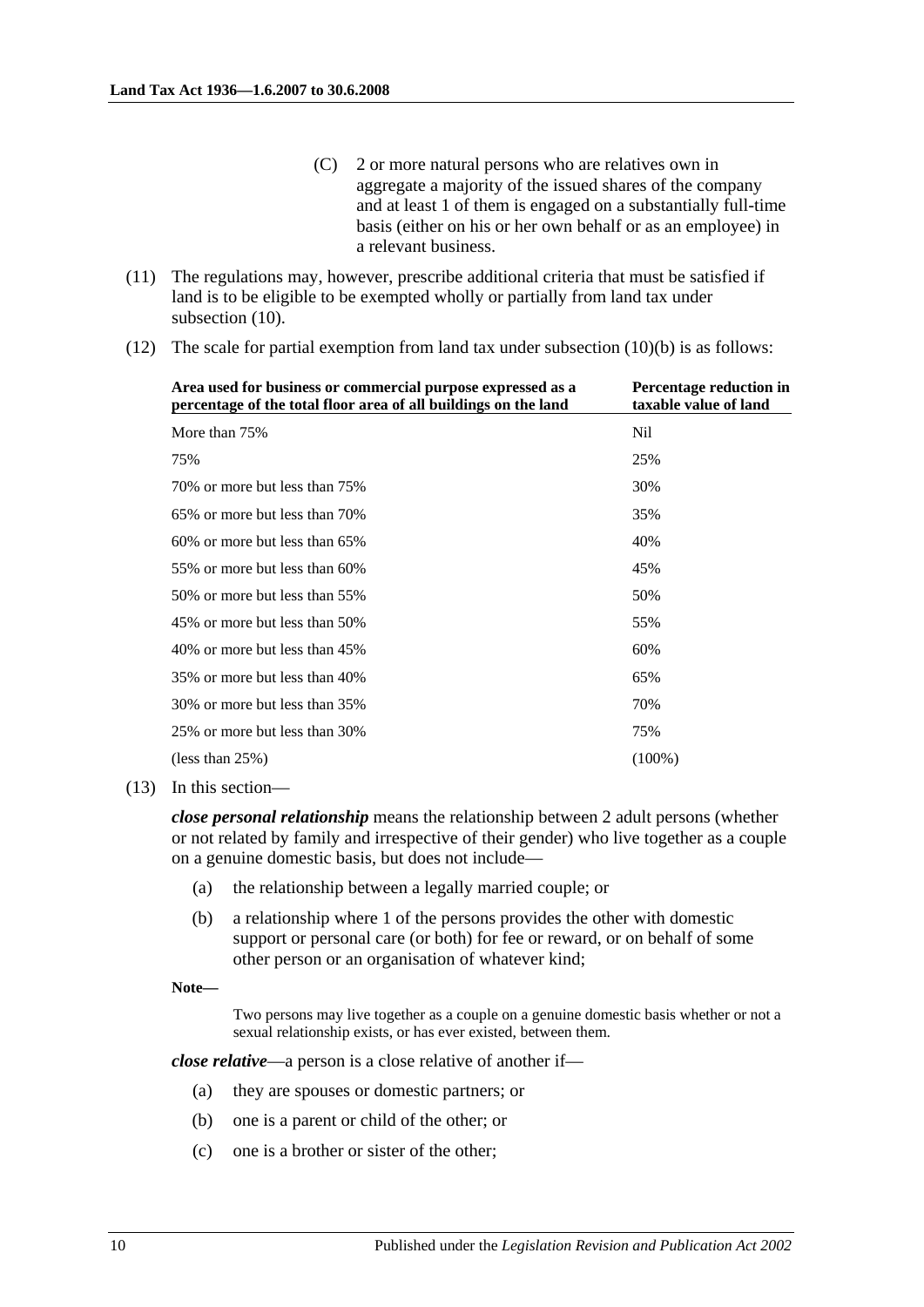*domestic partner*—a person is the domestic partner of a person if he or she lives with the person in a close personal relationship;

*relative*—a person is a relative of another if—

- (a) they are spouses or domestic partners; or
- (b) one is an ascendant or descendant of the other, or of the other's spouse or domestic partner; or
- (c) one is a brother or sister of the other or a brother or sister of the other's spouse or domestic partner; or
- (d) one is an ascendant or descendant of a brother or sister of the other or of the other's spouse or domestic partner;

*relevant business*—a business is a relevant business in relation to land used for primary production that is situated within a defined rural area if—

- (a) the business is a business of primary production of the type for which the land is used or a business of processing or marketing primary produce; and
- (b) the land or produce of the land is used to a significant extent for the purposes of that business;

*relocatable home* means a residence that is capable of being moved (in 1 or more sections) from site to site but does not include a caravan, motor home or other moveable structure that can be registered under the *[Motor Vehicles Act](http://www.legislation.sa.gov.au/index.aspx?action=legref&type=act&legtitle=Motor%20Vehicles%20Act%201959) 1959*;

*retired persons' relocatable home park* means land comprising home sites—

- (a) that are used (or to be used) for the purpose of establishing 2 or more relocatable homes; and
- (b) over which rights of occupation for that purpose are granted, by lease or licence, predominantly to persons who are over the age of 55 years and have retired from full-time employment;

*spouse*—a person is the spouse of another if they are legally married.

#### <span id="page-10-1"></span><span id="page-10-0"></span>**5A—Waiver or refund of land tax for residential land in certain cases**

- (1) The Commissioner may, on application under this section, grant—
	- (a) a waiver or refund of land tax paid or payable by the applicant on land for a particular financial year; or
	- (b) a refund of an amount paid by the applicant as a purchaser of land to the vendor of the land as an adjustment of land tax paid or payable on the land for the financial year in which settlement takes place (an *amount representing land tax*),

if the following criteria are satisfied:

- (c) the land became the applicant's principal place of residence during the course of the financial year; and
- (d) proper grounds for exempting the land from land tax under section 5 came into existence when the land became the applicant's principal place of residence; and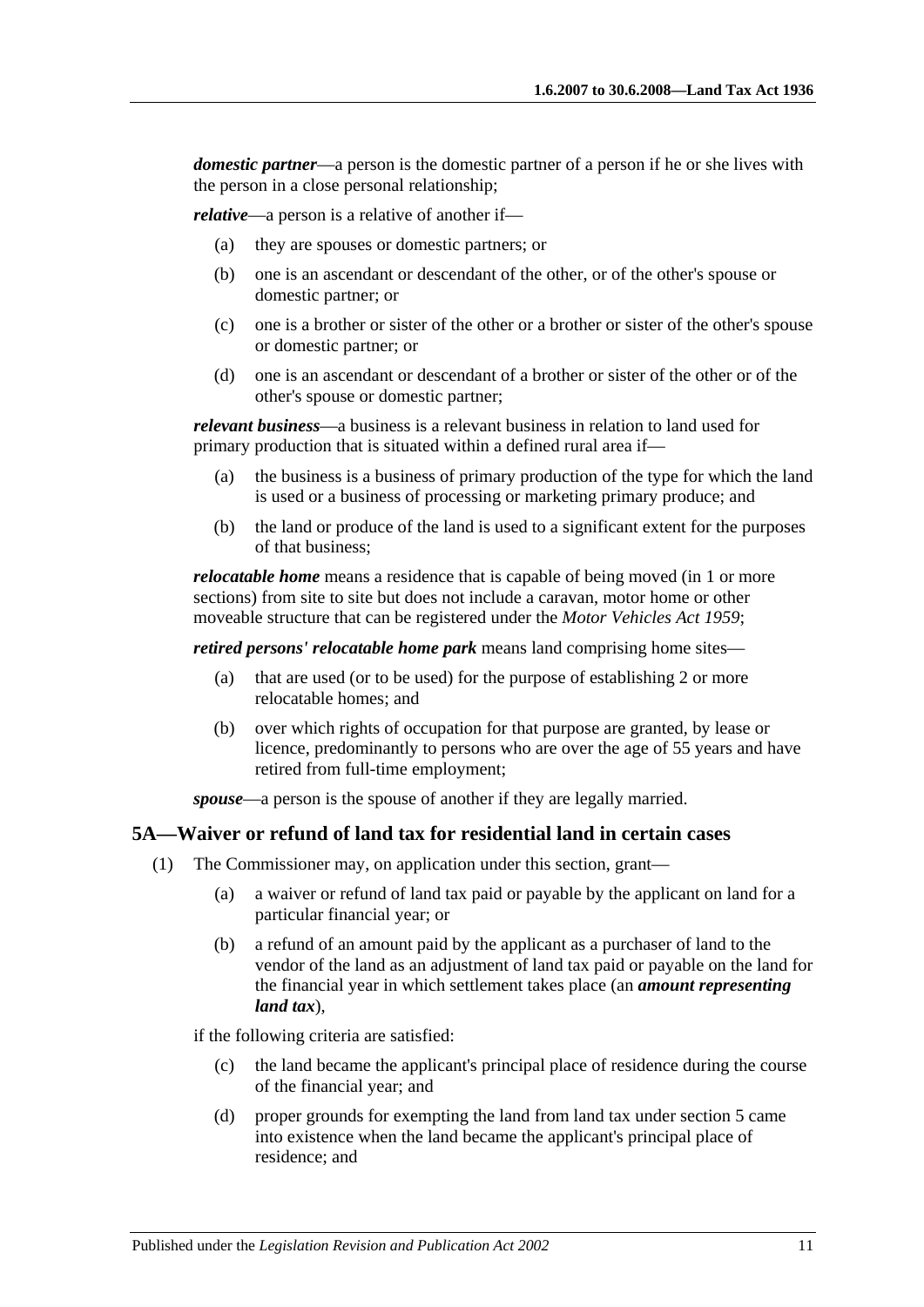- (e) the applicant must have divested himself or herself, before the end of the financial year, of any other land in respect of which the applicant has had the benefit of a relevant concession for the financial year; and
- (f) unless the Commissioner allows otherwise in a particular case, no rent or other consideration has been paid or is payable for occupation, during the financial year, of the land or any other land in respect of which the applicant has had the benefit of a relevant concession for the financial year, while the applicant owned both the land and other such land; and
- (g) the criteria for the time being determined by regulation.
- (2) For the purposes of [subsection](#page-10-1) (1), an applicant has had the benefit of a relevant concession in respect of land for a financial year if the applicant has, for the financial year—
	- (a) had the benefit of an exemption from land tax under section 5 in respect of the land as the applicant's principal place of residence; or
	- (b) had the benefit of a waiver or refund of land tax, or an amount representing land tax, under this section in respect of the land.
- (3) The amount of the waiver or refund is to be determined as follows:
	- (a) in the case of a waiver or refund of land tax—the amount of the waiver or refund is the amount by which the assessment of the taxpayer would have been reduced if the land had been exempt from land tax under section 5;
	- (b) in the case of a refund of an amount representing land tax paid by a purchaser of the land, the amount of the refund is—
		- (i) the actual amount paid to the vendor by the purchaser as an adjustment of land tax; or
		- (ii) a proportion of the land tax that would be payable on the land for the financial year concerned if the taxpayer owned only that land, being the proportion that the number of days from the date of settlement to the end of that financial year bears to 365,

whichever is the lesser.

- (4) An application for a waiver or refund of land tax or an amount representing land tax under this section—
	- (a) will be taken to be an application for a refund of land tax for the purposes of the *[Taxation Administration Act](http://www.legislation.sa.gov.au/index.aspx?action=legref&type=act&legtitle=Taxation%20Administration%20Act%201996) 1996*; and
	- (b) must be accompanied by evidence supporting the application as required by the Commissioner; and
	- (c) must be made on or before 30 September following the end of the financial year in respect of which the waiver or refund is sought.
- (5) A person must not make a false or misleading statement or representation in an application made, or purporting to be made, under this section. Maximum penalty: \$10 000.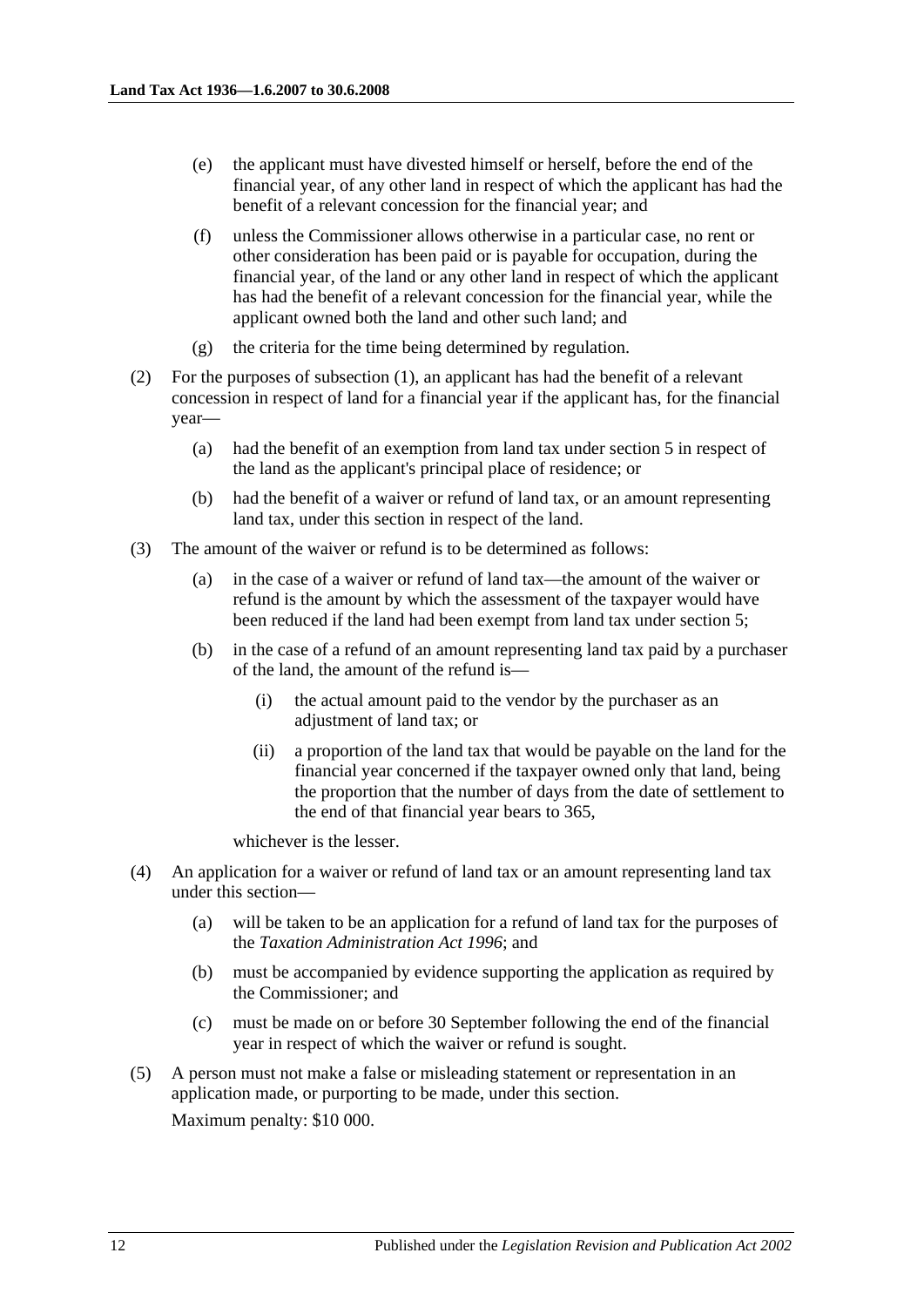- (6) If the Commissioner—
	- (a) has made a determination that land tax, or an amount representing land tax, in respect of land for a financial year be waived or refunded under this section; and
	- (b) subsequently determines that proper grounds for the determination did not exist,

the Commissioner may revoke the earlier determination and, in that event, the amount waived or refunded becomes payable as land tax in respect of the land for the financial year by the person who had the benefit of the waiver or refund.

(7) This section applies in relation to land tax for a financial year commencing on or after 1 July 2001.

#### <span id="page-12-0"></span>**6—Assessment of tax against land divided by a community or strata plan**

- (1) Where land is divided by a primary, secondary or tertiary plan of community division under the *[Community Titles Act](http://www.legislation.sa.gov.au/index.aspx?action=legref&type=act&legtitle=Community%20Titles%20Act%201996) 1996*—
	- (a) in the case of the division of land by a primary plan—land tax will be assessed against the primary lots that are not divided by a secondary plan and against a development lot or lots (if any);
	- (b) in the case of the division of land by a secondary plan—land tax will be assessed against the secondary lots that are not divided by a tertiary plan and against the development lot or lots (if any);
	- (c) in the case of the division of land by a tertiary plan—land tax will be assessed against the tertiary lots and a development lot or lots (if any).
- <span id="page-12-2"></span><span id="page-12-1"></span>(2) Where land is divided by a primary, secondary or tertiary plan of community division under the *[Community Titles Act](http://www.legislation.sa.gov.au/index.aspx?action=legref&type=act&legtitle=Community%20Titles%20Act%201996) 1996*—
	- (a) in the case of the division of land by a primary plan—where the use of the common property or part of it is, in the opinion of the Valuer-General reasonably incidental to the use of one or more of the primary lots, land tax will not be levied against the common property, or that part of it, but the interest in the common property, or that part of it, that attaches to each primary lot will be regarded for the purposes of valuation as part of the lot;
	- (b) in the case of the division of land by a secondary plan—where the use of the common property or part of it is, in the opinion of the Valuer-General reasonably incidental to the use of one or more of the secondary lots, land tax will not be levied against the common property, or that part of it, but the interest in the common property, or that part of it, (and in the common property of the primary scheme referred to in [paragraph](#page-12-1) (a) (if any)) that attaches to each secondary lot will be regarded for the purposes of valuation as part of the lot;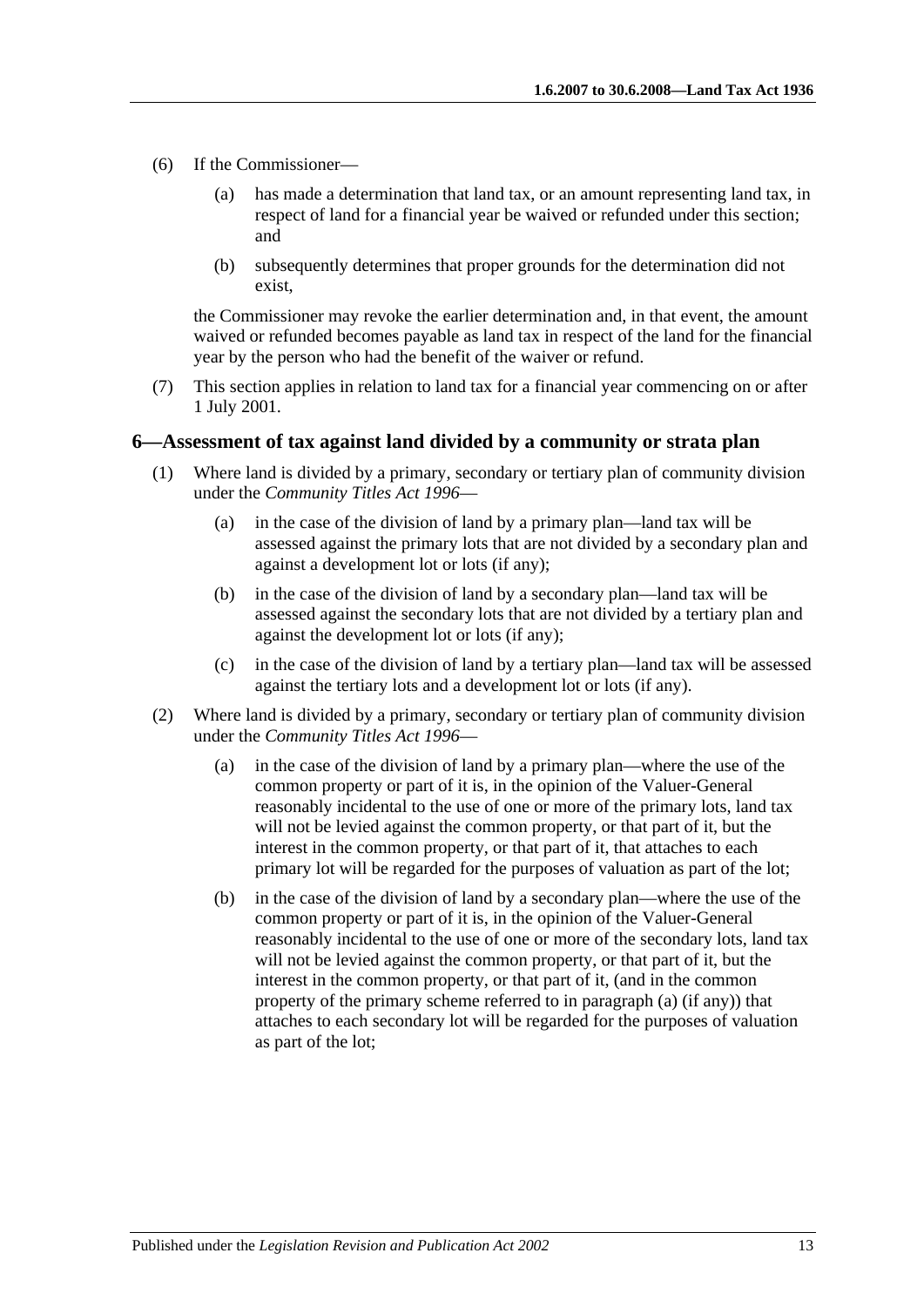- (c) in the case of the division of land by a tertiary plan—where the use of the common property or part of it is, in the opinion of the Valuer-General reasonably incidental to the use of one or more of the tertiary lots, land tax will not be levied against the common property, or that part of it, but the interest in the common property, or that part of it, (and in the common property of the primary and secondary schemes referred to in [paragraphs](#page-12-1) (a) and [\(b\)](#page-12-2) (if any)) that attaches to each tertiary lot will be regarded for the purposes of valuation as part of the lot.
- (3) Where land is divided by a primary, secondary or tertiary plan of community division under the *[Community Titles Act](http://www.legislation.sa.gov.au/index.aspx?action=legref&type=act&legtitle=Community%20Titles%20Act%201996) 1996* and the use of the common property or any part of it is not, in the opinion of the Valuer-General reasonably incidental to the use of any of the community lots, land tax will be levied against the common property or that part of it and the relevant community corporation is liable for the tax as though it were the owner of the common property.
- (4) Where land is divided by a strata plan under the *[Strata Titles Act](http://www.legislation.sa.gov.au/index.aspx?action=legref&type=act&legtitle=Strata%20Titles%20Act%201988) 1988*, land tax will be assessed against the strata units but not against the common property.

#### <span id="page-13-0"></span>**7—Taxable value of land**

- (1) Subject to this Act, the site value of land is its taxable value.
- <span id="page-13-3"></span>(2) Land tax in respect of a particular financial year is calculated on the basis of determinations of site value in force under the *[Valuation of Land Act](http://www.legislation.sa.gov.au/index.aspx?action=legref&type=act&legtitle=Valuation%20of%20Land%20Act%201971) 1971* as at midnight on 30 June immediately preceding the commencement of that financial year (whether the determination is actually made before, on or after that date).
- (3) Where a determination of site value as in force at the date referred to in [subsection](#page-13-3) (2) is corrected or amended under the *[Valuation of Land Act](http://www.legislation.sa.gov.au/index.aspx?action=legref&type=act&legtitle=Valuation%20of%20Land%20Act%201971) 1971* (whether in pursuance of an objection, review or appeal or otherwise), the determination of site value, as corrected or amended, must be used for the calculation of land tax.

#### <span id="page-13-1"></span>**8—Scale of land tax**

(1) Land tax is calculated on the basis of the taxable value of the land in accordance with the following table:

| <b>Taxable value of land</b>                                                                        | <b>Amount of tax</b>                                                                   |
|-----------------------------------------------------------------------------------------------------|----------------------------------------------------------------------------------------|
| Not exceeding \$110 000                                                                             | Nil                                                                                    |
| Exceeding \$110 000 but not exceeding \$350 000                                                     | \$0.30 for every \$100 or fractional part of \$100<br>over \$110 000                   |
| Exceeding \$350 000 but not exceeding \$550 000                                                     | \$720 plus \$0.70 for every \$100 or fractional part<br>of \$100 over \$350 000        |
| Exceeding \$550 000 but not exceeding \$750 000                                                     | \$2 120 plus \$1.65 for every \$100 or fractional<br>part of \$100 over \$550 000      |
| Exceeding \$750 000 but not exceeding \$1 million \$5 420 plus \$2.40 for every \$100 or fractional | part of $$100$ above $$750000$                                                         |
| Exceeding \$1 million                                                                               | \$11 420 plus \$3.70 for every \$100 or fractional<br>part of \$100 above \$1 million. |
|                                                                                                     |                                                                                        |

<span id="page-13-2"></span>(2) Except as otherwise provided by this Act, land tax is calculated on the basis of the aggregate taxable value of all land owned by the taxpayer.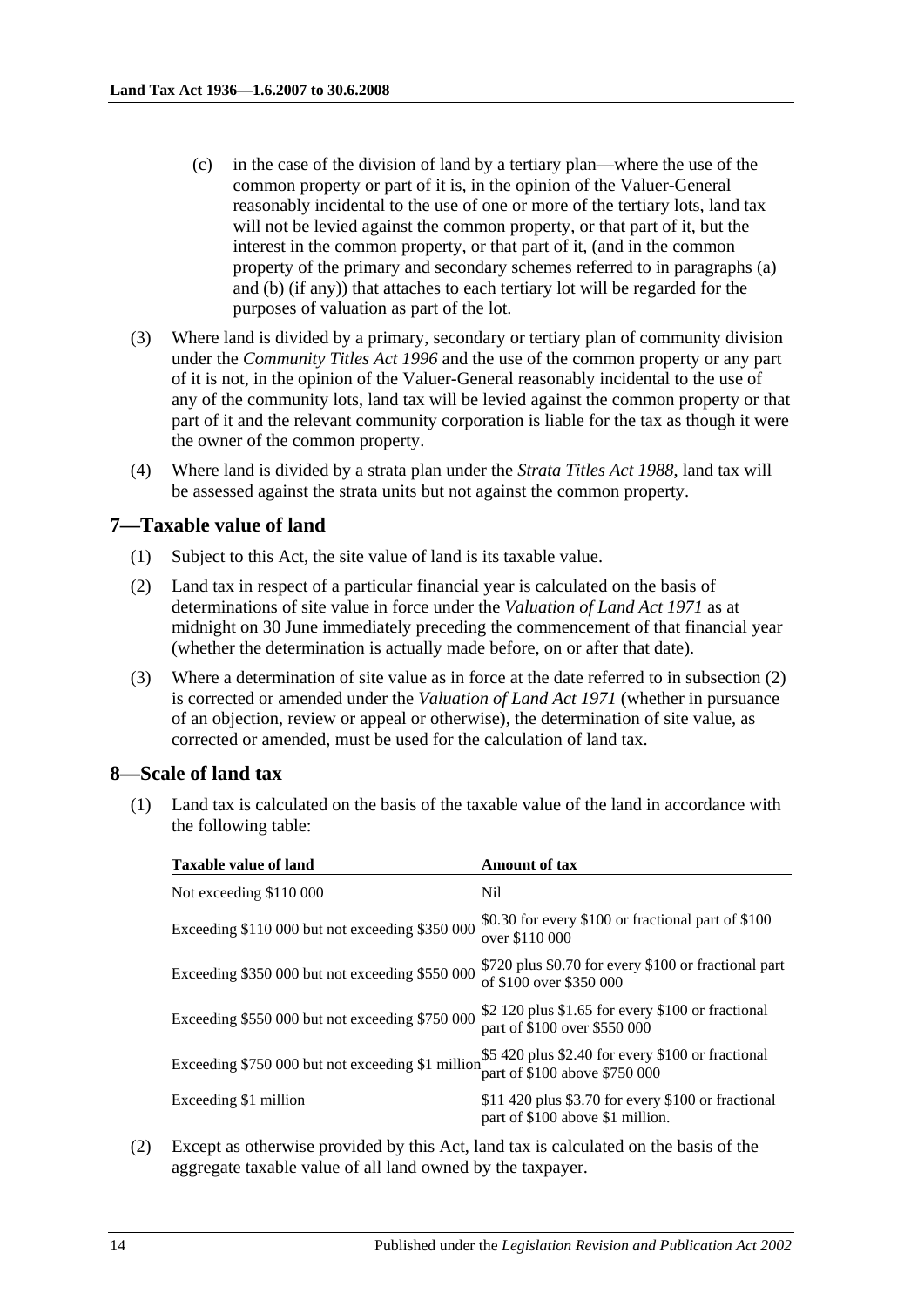(3) Where a taxpayer is liable to pay land tax in respect of land included in more than one land tax assessment, the land tax is (subject to any additional levy that affects portion only of that land) apportioned to and chargeable on the land included in the various assessments in the proportions that the taxable value of the land included in each separate assessment bears to the aggregate taxable value of all the land.

#### <span id="page-14-0"></span>**9—Defined rural areas**

The Governor may, by proclamation—

- (a) declare any part of the State to be a defined rural area for the purposes of this Act; or
- (b) vary or revoke any such declaration.

#### <span id="page-14-5"></span><span id="page-14-1"></span>**10—Defined shack-site areas**

- (1) The Governor may, by proclamation—
	- (a) declare any part of the State to be a defined shack-site area for the purposes of this Act; or
	- (b) vary or revoke any such declaration.
- (2) A proclamation under [subsection](#page-14-5) (1) is effective from a day (which may be antecedent or subsequent to the day on which it is made) determined by the Governor.

#### <span id="page-14-2"></span>**11—Minimum tax**

Where the total amount of land tax payable by any taxpayer in respect of any year would, apart from this section, be less than \$10, no land tax is payable.

#### <span id="page-14-7"></span><span id="page-14-3"></span>**12—Tax in cases where there are two or more owners**

- (1) Subject to [subsection](#page-14-6) (2), where two or more persons are the owners of land, the same amount of land tax is payable in respect of that land as if only one person were the owner.
- <span id="page-14-6"></span>(2) [Subsection](#page-14-7) (1) does not affect the operation of any provisions of this Act under which the value of land is aggregated, for the purpose of the assessment of tax, with the value of other land.

#### <span id="page-14-8"></span><span id="page-14-4"></span>**13—Cases of multiple ownership and aggregation of value**

- (1) If two or more persons are owners of the same land but not all in the same capacity<sup>1</sup>, the Commissioner may treat all who are owners of the land in one particular capacity (to be decided by the Commissioner) as—
	- (a) the sole owner or owners of the land; and
	- (b) the sole taxpayer or taxpayers for the land.
- (2) If the Commissioner treats a person or persons as the sole owner or owners of land under [subsection](#page-14-8) (1), the aggregation principle applies as if that person or those persons were the sole owner or owners of the land.
- (3) The aggregation principle is subject to the following qualifications:
	- (a) if two or more persons are the taxpayers for the same land, the taxable value of the land will not be aggregated with the taxable value of—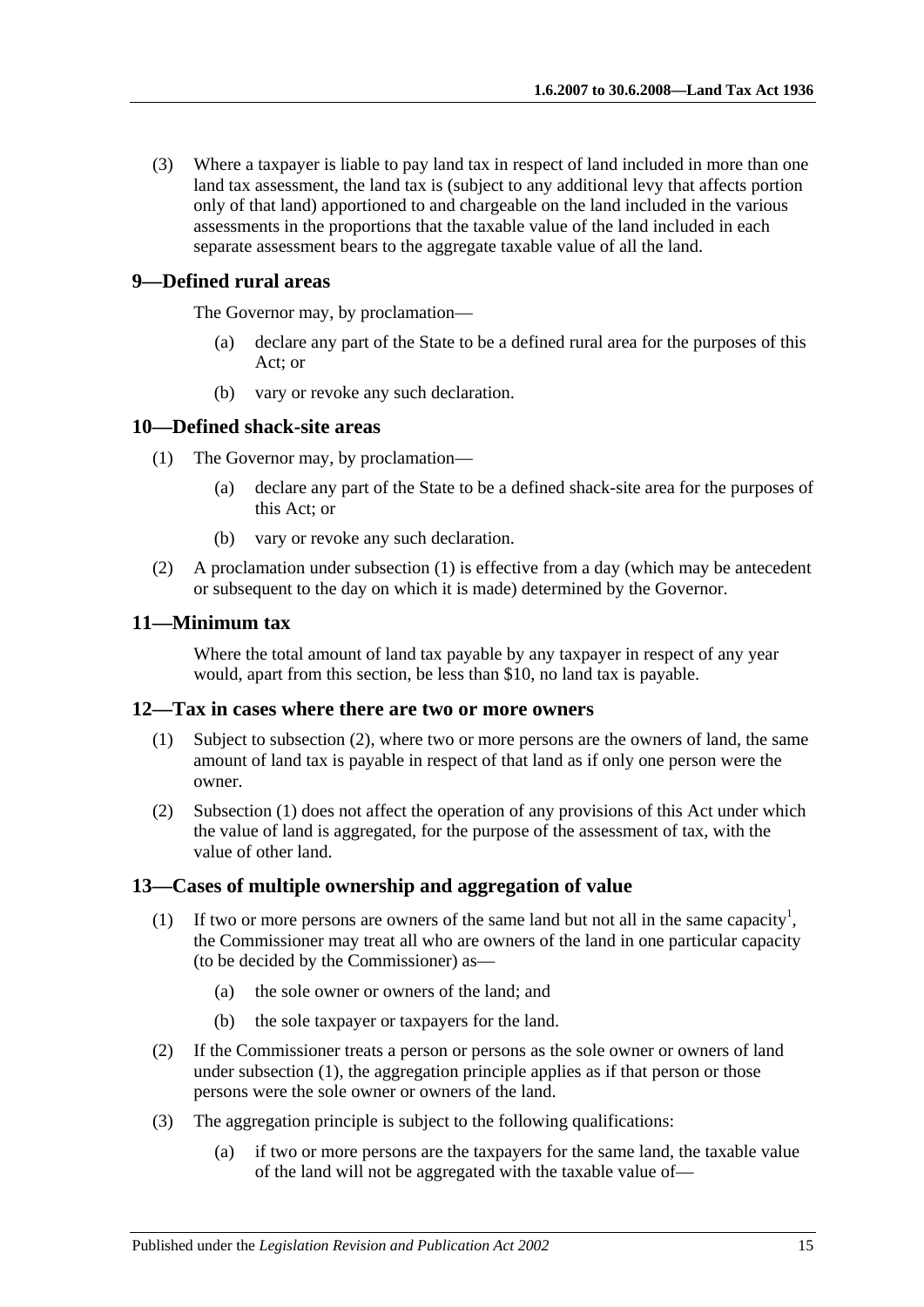- (i) other land for which one or more, but not all, of those persons is or are the taxpayer or taxpayers; or
- (ii) other land for which one or more of those persons and some other person are the taxpayers;
- <span id="page-15-3"></span>(b) subject to [subsection](#page-15-2) (3a), if land is held on trust (other than a trust arising because of a contract to purchase or acquire an estate or interest in the land), notice of the trust is given as required by regulation, and the trustee is the taxpayer for the land, the taxable value of the land will not be aggregated with the taxable value of other land owned by the same taxpayer unless the other land is held in trust for the same beneficiary.
- <span id="page-15-2"></span>(3a) If two or more portions of land comprising the whole or a part of a certificate of title are held on trust for two or more beneficiaries, the qualification to the aggregation principle under [subsection](#page-15-3) (3)(b) does not apply and the Commissioner may treat all the land comprising the certificate of title as the one piece of land.
- (4) If two or more trustees own land separately, but subject to the same trust, the Commissioner may treat any one of the trustees as the owner or owners of all the land subject to the trust.
- <span id="page-15-4"></span>(5) For the purposes of this section, the various capacities in which a person may be the owner of land are as follows:
	- (a) as legal owner;
	- (b) as equitable owner;
	- (c) as prospective owner (ie a person who has entered into a contract to purchase or acquire an estate or interest in the land);
	- (d) as lessee under a perpetual lease or a shack-site lease;
	- (e) if the land is in a defined shack-site area—as occupier.

#### **Note—**

1 See [subsection](#page-15-4) (5).

#### <span id="page-15-0"></span>**14—Person liable to tax**

- (1) Subject to this Act, an owner of land is liable for tax in respect of that land.
- (2) In any proceedings relating to tax in respect of land, the person named in a valuation roll under the *[Valuation of Land Act](http://www.legislation.sa.gov.au/index.aspx?action=legref&type=act&legtitle=Valuation%20of%20Land%20Act%201971) 1971* as the owner of the land, being the valuation roll containing the site value required to be used in calculating the land tax in respect of the land, will be presumed, in the absence of proof to the contrary, to be the owner of the land liable to the tax.

#### <span id="page-15-1"></span>**15—Change of ownership**

- (1) Subject to this Act, no land and no person assessed for tax is relieved of a charge or liability for tax in respect of a particular financial year by reason of a change in the ownership of the land, or any other event, occurring after the commencement of the financial year.
- (2) The Commissioner may refuse to recognise any change in the ownership of any land until the amount of the tax in respect of the land has been paid.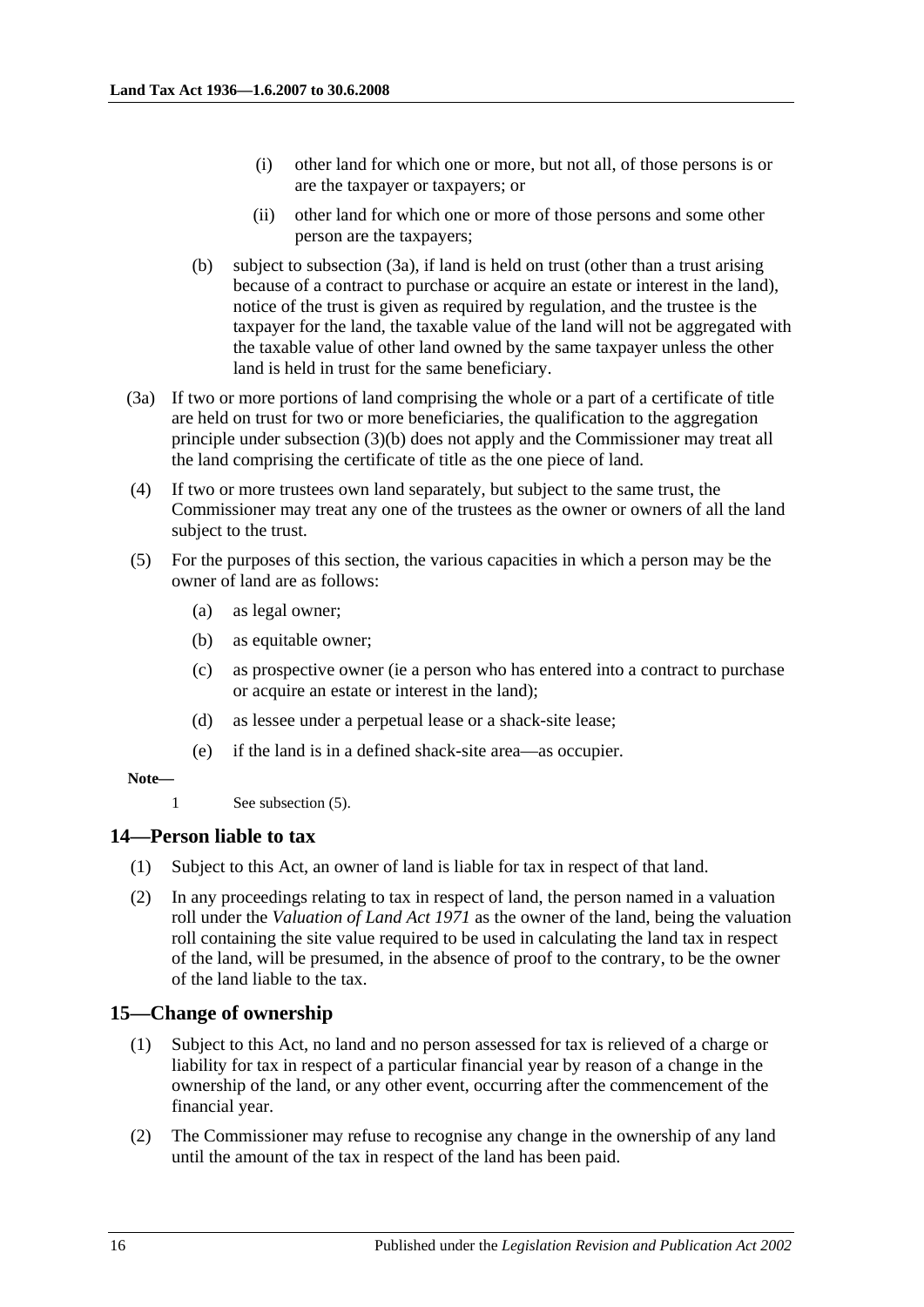- (3) The Commissioner may refuse to recognise any change in the ownership of any land where notice of that change of ownership has not been given as required by the regulations.
- (4) Where the Commissioner refuses to recognise a change in the ownership of any land, the person who is recognised by the Commissioner as the owner of the land remains the taxpayer in respect of the land.

#### <span id="page-16-0"></span>**16—Liability for tax to be joint and several**

Where there are two or more taxpayers in respect of the same land, they are jointly and severally liable to pay tax in respect of that land.

#### <span id="page-16-1"></span>**17—Distribution of burden**

- (1) The burden of the tax will be distributed between the taxpayers in the relative proportions of the value of their interests in the land taxed.
- (2) A taxpayer who has paid tax in respect of land is entitled to recover from every other taxpayer in respect of the same land a proper proportion of the amount paid.

#### <span id="page-16-2"></span>**18—Contracts etc to evade land tax**

- (1) Where a contract, agreement or arrangement entered into in writing or verbally (whether before or after the commencement of the *Land Tax Act Amendment Act 1977*) has or purports to have the purpose (whether as the main or a subsidiary purpose) of in any way directly or indirectly—
	- (a) altering the incidence of land tax; or
	- (b) relieving any person from liability to pay land tax, or reducing any such liability; or
	- (c) defeating, evading or avoiding any obligation or liability imposed by this Act,

the Commissioner may, by notice in writing given to the parties treat that contract, agreement or arrangement as void for the purposes of this Act.

(2) Where the Commissioner has, in pursuance of this section, treated a contract, agreement or arrangement as void for the purposes of this Act, it will be presumed, in any legal proceedings, in the absence of proof to the contrary, that the purpose of the contract, agreement or arrangement is such as would attract the operation of this section.

#### <span id="page-16-3"></span>**19—Time for payment of tax**

The amount specified in an assessment by the Commissioner as land tax payable in respect of land for a financial year must be paid to the Commissioner within 30 days after service of the assessment on the taxpayer, or, if there is more than one taxpayer liable to pay the tax in respect of the land, on any one of the taxpayers.

#### <span id="page-16-5"></span><span id="page-16-4"></span>**20—Power to let or sell land liable to tax**

- (1) If tax is in arrears for 6 months or more, the Commissioner may have a notice published in the Gazette—
	- (a) specifying the land in respect of which the tax is payable; and
	- (b) specifying the amount of the tax in arrears; and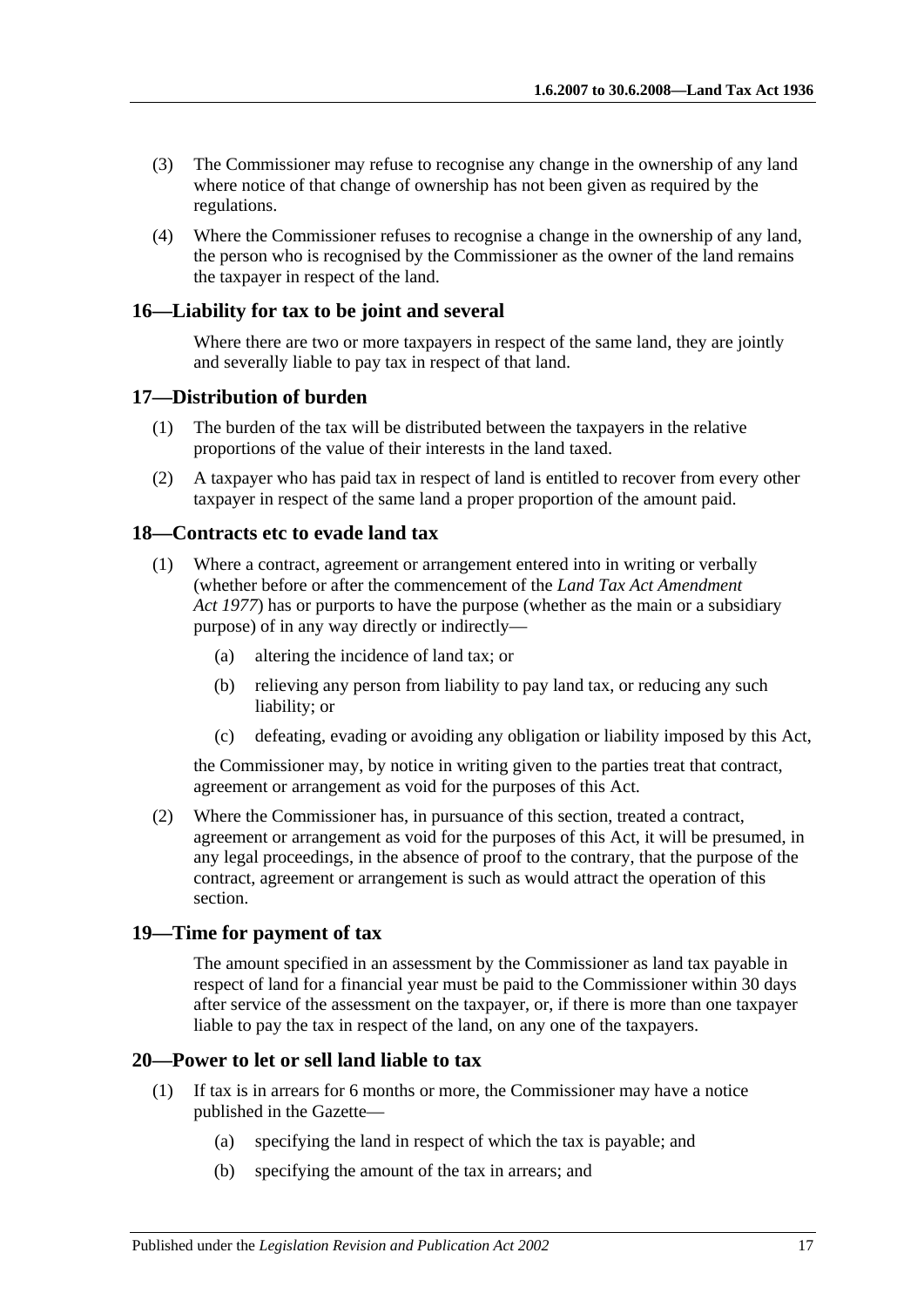- (c) stating that if the tax is not paid within 3 months of the date of the notice the Commissioner will let the land, or apply to the Supreme Court for an order for sale of the land.
- (2) If at the expiration of 3 months from the date of a notice published under [subsection](#page-16-5) (1) any part of the tax remains in arrears the Commissioner may—
	- (a) let the land; or
	- (b) apply to the Supreme Court for an order for the sale of the land.
- <span id="page-17-4"></span><span id="page-17-3"></span>(3) The Supreme Court may, on an application under [subsection](#page-17-3)  $(2)(b)$ —
	- (a) make an order for the sale of the land; and
	- (b) give directions as to how the proceeds of sale are to be dealt with.
- (4) Subject to any directions of the Supreme Court under [subsection](#page-17-4) (3), where land is leased or sold in pursuance of this section the proceeds will be applied by the Commissioner towards the payment of the arrears of tax and the costs of proceeding under this section and any surplus must be paid to the person beneficially entitled to the land or, if the land has been sold, to the person who was beneficially entitled to the land prior to the sale.

#### <span id="page-17-0"></span>**21—Transfer of land in satisfaction of tax liability**

Where land is unencumbered except by a liability to pay tax, the Commissioner may, on behalf of the Crown, accept a transfer of an estate in fee simple in the land in satisfaction of the liability for tax.

#### <span id="page-17-1"></span>**22—Tax first charge on land**

- (1) Subject to this Act, tax is, until payment, a first charge on the land in respect of which the tax is payable.
- (2) Where land tax is levied against the common property, or part of the common property, of a community scheme under the *[Community Titles Act](http://www.legislation.sa.gov.au/index.aspx?action=legref&type=act&legtitle=Community%20Titles%20Act%201996) 1996*, the tax is not a charge on the common property but is, instead, a first charge on each of the community lots of the community scheme.

#### <span id="page-17-5"></span><span id="page-17-2"></span>**23—Certificates in respect of liability to tax**

- (1) Upon application by the purchaser of any land, or the purchaser's agent, and payment of the prescribed fee, the Commissioner may issue a certificate showing the amount (if any) of tax that is, or will be, payable under this Act in respect of the land on a specified date ("the relevant date").
- (2) Where the Commissioner is unable to calculate exactly the amount referred to in [subsection](#page-17-5) (1), the Commissioner may make an estimate of that amount.
- (3) Where the land in respect of which an application is made under this section is only part of the land included in a land tax assessment, the certificate referred to in [subsection](#page-17-5) (1) must relate to the whole of the land comprised in the assessment.
- (4) Where—
	- (a) the amount (if any) stated in a certificate given under this section is paid within a period specified in the certificate; or
	- (b) the certificate indicates that no amount is or will be payable,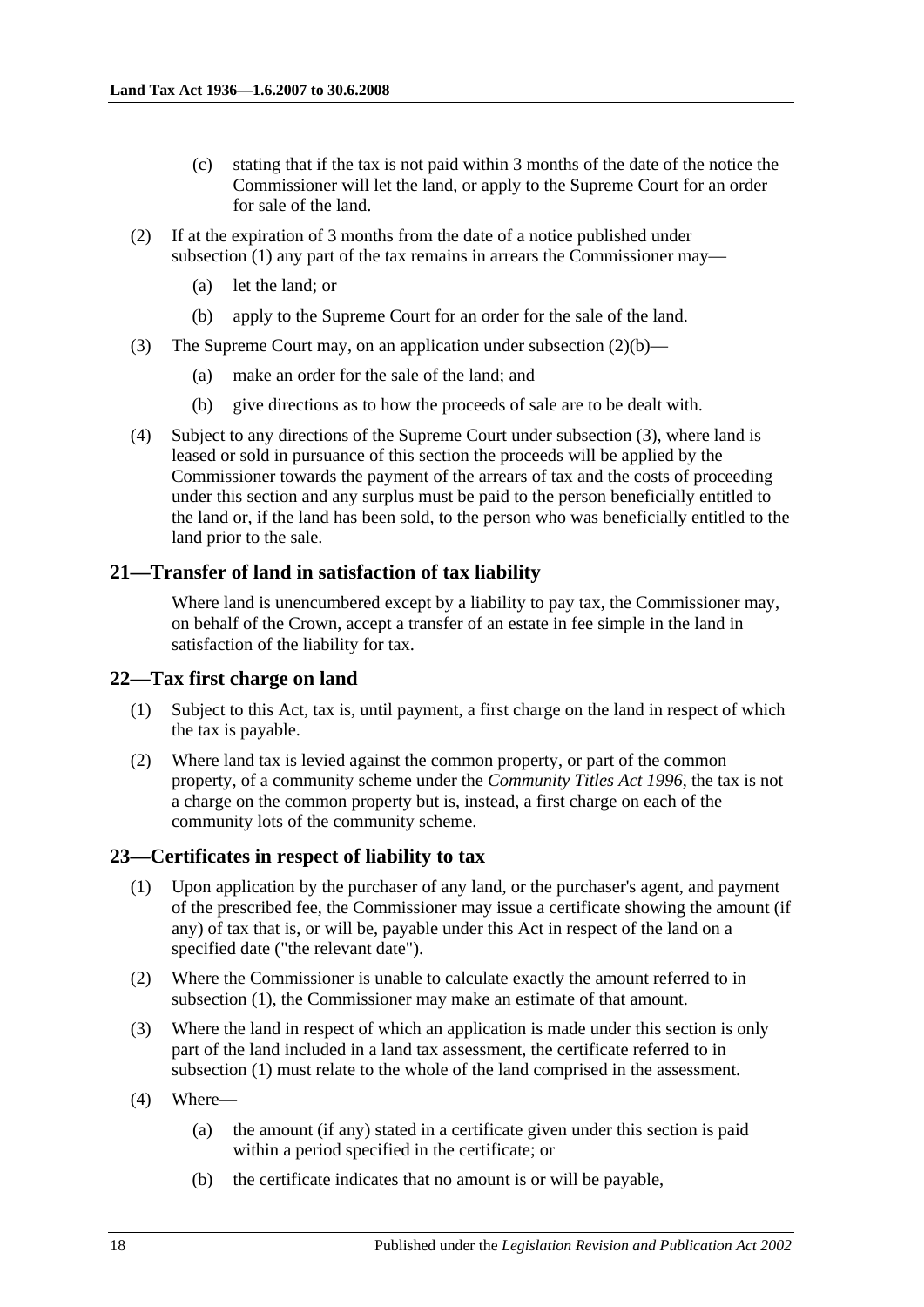the purchaser and the purchaser's successors in title are released from any liability to tax that accrued in respect of the land before the relevant date, and no such liability is or remains a charge upon the land after it becomes vested in the purchaser.

#### <span id="page-18-0"></span>**24—Alterations to valuations**

The right of the Commissioner to recover tax under this Act is not suspended or delayed by an objection, review or appeal in relation to a valuation under the *[Valuation of Land Act](http://www.legislation.sa.gov.au/index.aspx?action=legref&type=act&legtitle=Valuation%20of%20Land%20Act%201971) 1971* and the Commissioner may recover tax on the assumption that the valuation is correct, but if any alteration to a valuation affecting the amount of land tax payable in respect of any land is made under that Act (whether in consequence of an objection, review or appeal, or otherwise) the Commissioner must make a reassessment of the liability to land tax in respect of the land.

#### <span id="page-18-1"></span>**25—Service**

- (1) An assessment or other document to be served on a person for the purposes of this Act may be served on the person by affixing it conspicuously on any land to which the assessment or other document relates.
- (2) This section is in addition to and does not derogate from a provision of the *[Taxation](http://www.legislation.sa.gov.au/index.aspx?action=legref&type=act&legtitle=Taxation%20Administration%20Act%201996)  [Administration Act](http://www.legislation.sa.gov.au/index.aspx?action=legref&type=act&legtitle=Taxation%20Administration%20Act%201996) 1996* as to the service of documents.

#### <span id="page-18-2"></span>**26—Regulations**

- (1) The Governor may make regulations for the purposes of this Act.
- (2) Any such regulation may impose a fine not exceeding \$125 for breach of a regulation.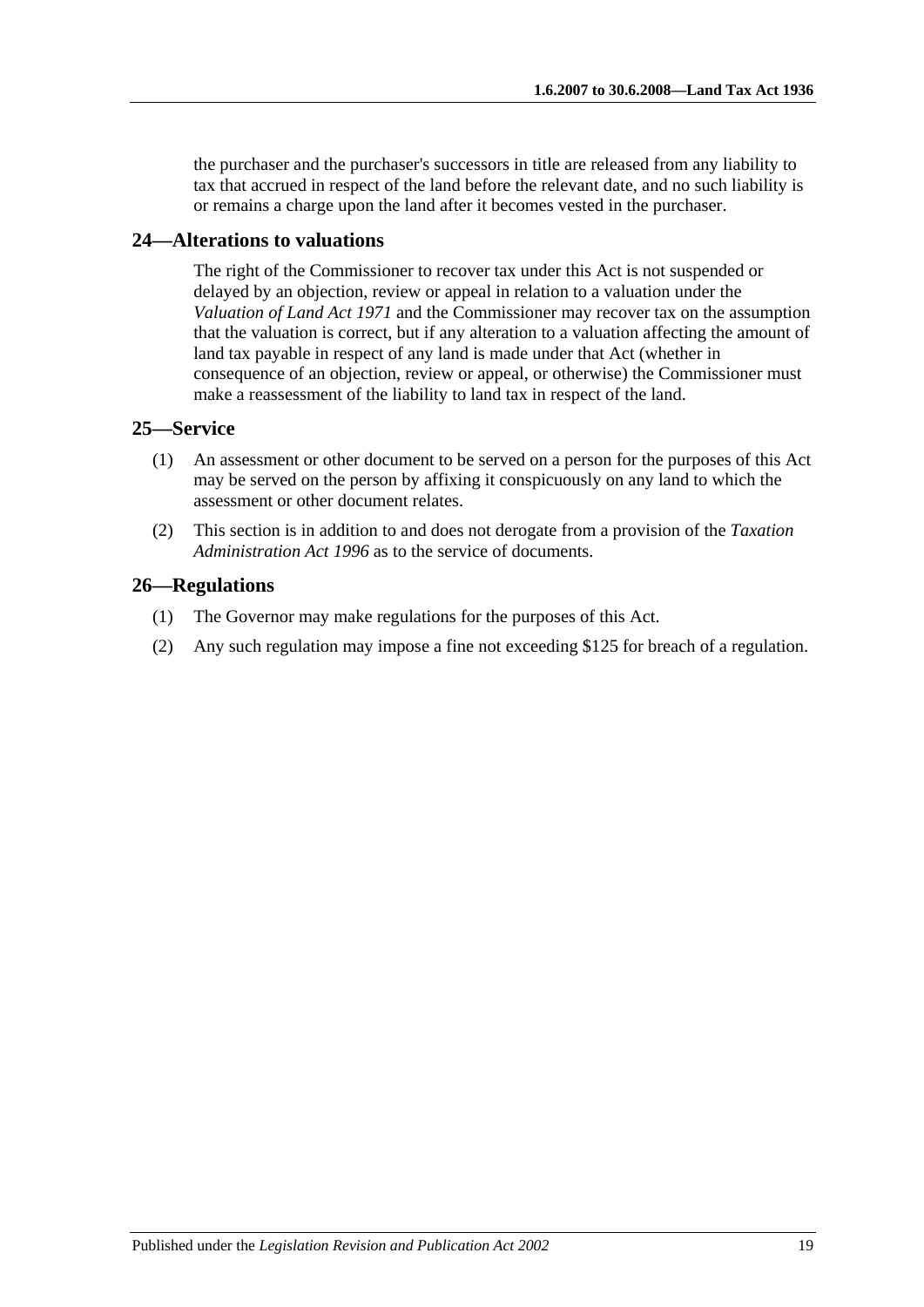# <span id="page-19-0"></span>**Legislative history**

### **Notes**

- Amendments of this version that are uncommenced are not incorporated into the text.
- Please note—References in the legislation to other legislation or instruments or to titles of bodies or offices are not automatically updated as part of the program for the revision and publication of legislation and therefore may be obsolete.
- Earlier versions of this Act (historical versions) are listed at the end of the legislative history.
- For further information relating to the Act and subordinate legislation made under the Act see the Index of South Australian Statutes or www.legislation.sa.gov.au.

# **Legislation repealed by principal Act**

The *Land Tax Act 1936* repealed the following:

*Taxation Act 1927 Taxation Amendment Act 1927 Taxation Act Amendment Act 1929 Taxation Act 1930 Land Tax Act 1931 Taxation Act 1933 Taxation Act 1934 Taxation Act 1935*

# **Principal Act and amendments**

New entries appear in bold.

| Year    | N <sub>o</sub> | Title                           | Assent     | Commencement                        |
|---------|----------------|---------------------------------|------------|-------------------------------------|
| 1936    | 2318           | Land Tax Act 1936               | 26.11.1936 | 7.1.1937 (Gazette 7.1.1937 p1)      |
| 1942    | -34            | Land Tax Act Amendment Act 1942 | 26.11.1942 | 26.11.1942                          |
| 1948    | -16            | Land Tax Act Amendment Act 1948 | 23.9.1948  | 23.9.1948                           |
| 1952    | 47             | Land Tax Act Amendment Act 1952 | 4.12.1952  | 4.12.1952                           |
| 1961 8  |                | Land Tax Act Amendment Act 1961 | 19.10.1961 | 19.10.1961                          |
| 1965 32 |                | Land Tax Act Amendment Act 1965 | 2.12.1965  | 2.12.1965                           |
| 1966    | -39            | Land Tax Act Amendment Act 1966 | 25.8.1966  | 25.8.1966                           |
| 1967    | 40             | Land Tax Act Amendment Act 1967 | 28.9.1967  | $22.2.1968$ : s 1(1)                |
| 1969    | 56             | Land Tax Act Amendment Act 1969 | 4.12.1969  | 21.5.1970 (Gazette 21.5.1970 p1842) |
| 1970    | 49             | Land Tax Act Amendment Act 1970 | 10.12.1970 | 30.6.1971 (Gazette 10.6.1971 p2830) |
| 1971 53 |                | Land Tax Act Amendment Act 1971 | 23.9.1971  | 23.9.1971                           |
| 1972    | 78             | Land Tax Act Amendment Act 1972 | 5.10.1972  | At midnight on 30.6.1972: s 2       |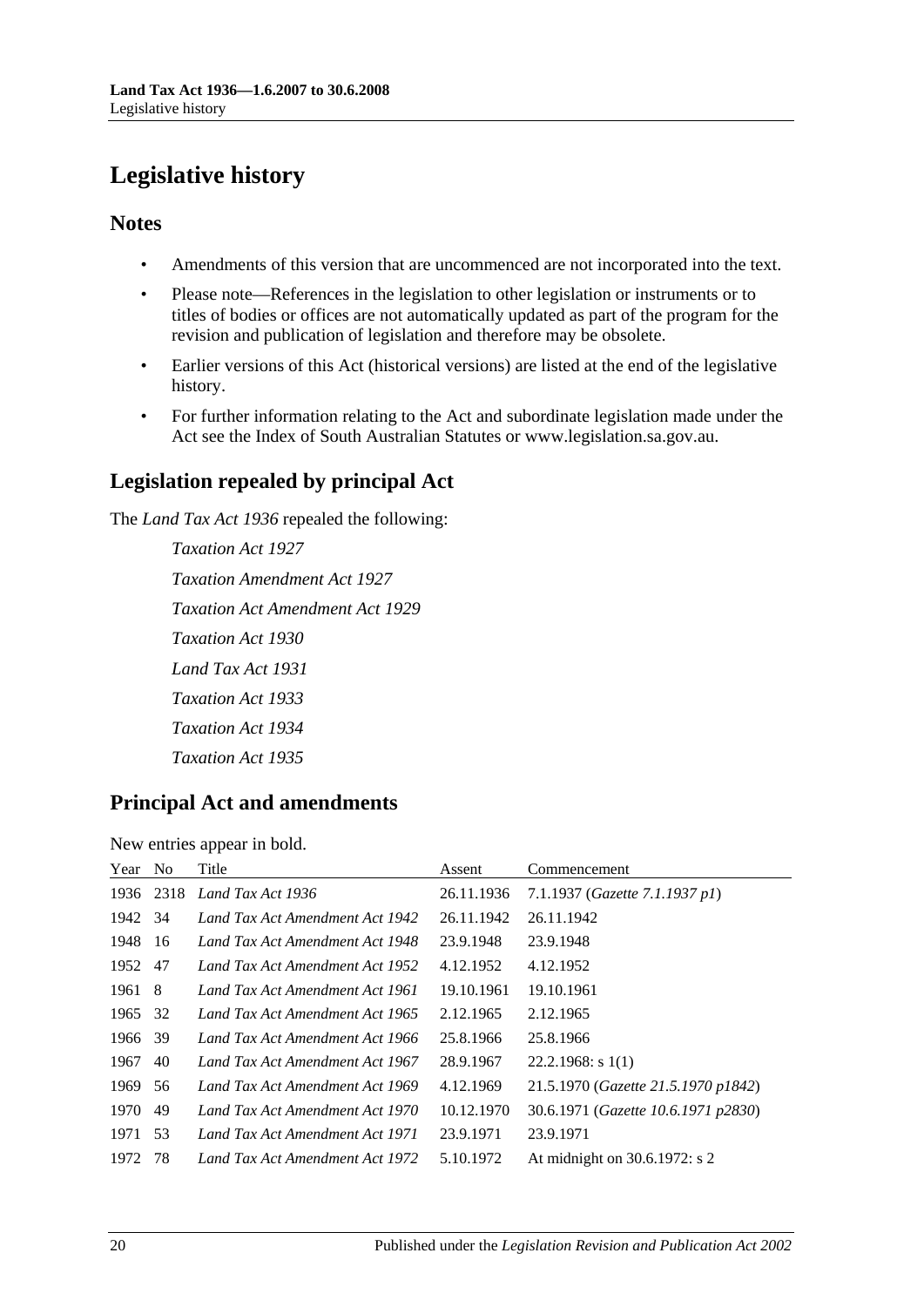| 1972 79 |     | <b>Statutes Amendment (Valuation of</b><br>Land) Act 1972                               | 5.10.1972  | $1.6.1972$ : s 2                                                                                 |
|---------|-----|-----------------------------------------------------------------------------------------|------------|--------------------------------------------------------------------------------------------------|
| 1974    | 16  | Rates and Taxes Remission Act 1974                                                      | 4.4.1974   | $1.7.1973$ : s 2                                                                                 |
| 1974    | 109 | Land Tax Act Amendment Act 1974                                                         | 5.12.1974  | 5.12.1974                                                                                        |
| 1975    | 48  | Land Tax Act Amendment Act 1975                                                         | 10.4.1975  | 2.6.1975 (Gazette 22.5.1975 p1987)                                                               |
| 1975    | 98  | Statutes Amendment (Rates and Taxes 20.11.1975<br>Remission) Act 1975                   |            | $1.7.1975$ : s 2                                                                                 |
| 1976    | 41  | Land Tax Act Amendment Act 1976                                                         | 22.10.1976 | $30.6.1976$ : s 2                                                                                |
| 1977    | 32  | Land Tax Act Amendment Act 1977                                                         | 27.10.1977 | $30.6.1977$ : s 2                                                                                |
| 1977    | 55  | Statutes Amendment (Rates and Taxes 15.12.1977<br>Remission) Act 1977                   |            | $1.7.1978$ : s 2                                                                                 |
| 1979    | 61  | Land Tax Act Amendment Act 1979                                                         | 8.11.1979  | $30.6.1979$ : s 2                                                                                |
| 1981    | 29  | <b>Statutes Amendment (Valuation of</b><br>Land) Act 1981                               | 19.3.1981  | 30.6.1981 (Gazette 4.6.1981 p1640)                                                               |
| 1982    | -79 | Land Tax Act Amendment Act 1982                                                         | 9.9.1982   | 30.6.1982: s 2 except s 15-8.12.1983<br>(Gazette 8.12.1983 p1616)                                |
| 1983    | 80  | Land Tax Act Amendment Act 1983                                                         | 24.11.1983 | $30.6.1983$ : s 2                                                                                |
| 1984    | 88  | Valuation of Land Act Amendment<br>Act 1984                                             | 29.11.1984 | 11.7.1985 (Gazette 4.7.1985 p6)                                                                  |
| 1985    | 79  | Land Tax Act Amendment Act 1985                                                         | 22.8.1985  | At midnight on 30.6.1985: s 2                                                                    |
| 1986    | 62  | Land Tax Act Amendment Act 1986                                                         | 6.11.1986  | At midnight on $30.6.1986$ : s $2(1)$ except<br>s 7 & Sch-18.5.1987 (Gazette 23.4.1987<br>p1072) |
| 1986    | 78  | Rates and Land Tax Remission<br>Act 1986                                                | 4.12.1986  | 1.4.1987 (Gazette 26.3.1987 p702)                                                                |
| 1987    | 2   | <b>Statutes Amendment (Taxation)</b><br>Act 1987                                        | 5.3.1987   | 5.3.1987                                                                                         |
| 1987    | 72  | Land Tax Act Amendment Act 1987                                                         | 5.11.1987  | At midnight on 30.6.1987: s 2                                                                    |
| 1988    | 63  | Land Tax Act Amendment Act 1988                                                         | 27.10.1988 | At midnight on 30.6.1988: s 2                                                                    |
| 1989    | 48  | Land Tax Act Amendment Act 1989                                                         | 31.8.1989  | At midnight on 30.6.1989: s 2                                                                    |
| 1990    | 44  | Land Tax Act Amendment Act 1990                                                         | 25.10.1990 | At midnight on 30.6.1990: s 2                                                                    |
| 1991 46 |     | Land Tax (Miscellaneous) Amendment 21.11.1991 At midnight on 30.6.1991: s 2<br>Act 1991 |            |                                                                                                  |
| 1992 50 |     | Land Tax (Rates) Amendment<br>Act 1992                                                  | 29.10.1992 | At midnight on 30.6.1992: s 2                                                                    |
| 1992    | 71  | <b>Statutes Amendment (Expiation of</b><br>Offences) Act 1992                           | 19.11.1992 | 1.3.1993 (Gazette 18.2.1993 p600)                                                                |
| 1993    | 77  | Land Tax (Rates) Amendment<br>Act 1993                                                  | 27.10.1993 | At midnight on 30.6.1993: s 2                                                                    |
| 1994    | 63  | Land Tax (Scale Adjustment)<br>Amendment Act 1994                                       | 3.11.1994  | At midnight on 30.6.1994: s 2                                                                    |
| 1995    | 70  | Land Tax (Home Unit Companies)<br>Amendment Act 1995                                    | 2.11.1995  | At midnight on 30.6.1995: s 2                                                                    |
| 1996    | 38  | <b>Statutes Amendment (Community</b><br>Titles) Act 1996                                | 9.5.1996   | ss 9 & 10-4.11.1996 (Gazette<br>31.10.1996 p1460)                                                |
| 1996    | 82  | <b>Statutes Amendment (Taxation</b><br>Administration) Act 1996                         | 5.12.1996  | Pt 4 (ss 34-62) & Sch (cl 3)-1.7.1997<br>(Gazette 19.12.1996 p1924)                              |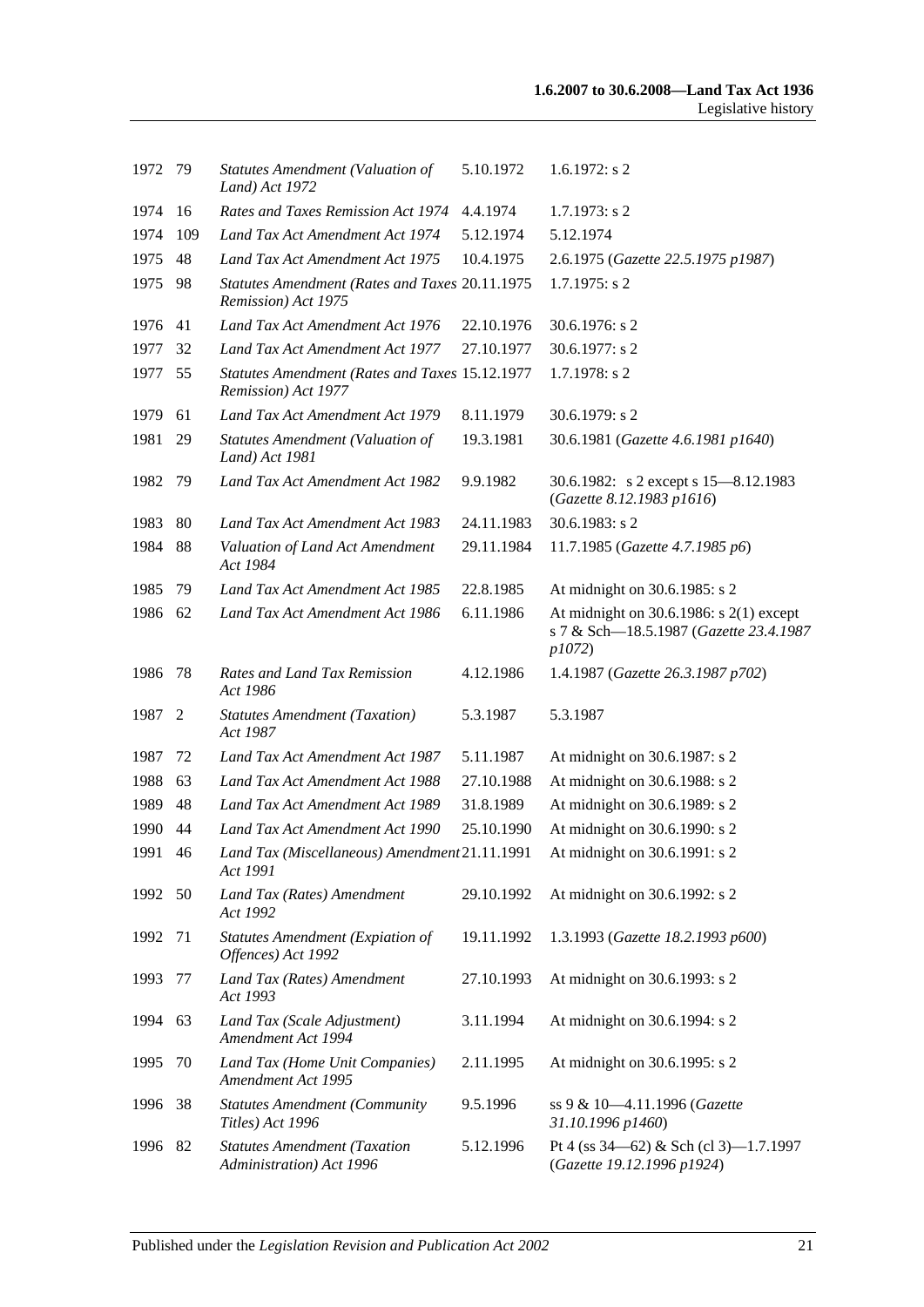| 1997 | -81 | Land Tax (Land Held On Trust)<br>Amendment Act 1997       | 24.12.1997 | 24.12.1997                                                     |
|------|-----|-----------------------------------------------------------|------------|----------------------------------------------------------------|
| 1999 | 83  | Land Tax (Intensive Agistment)<br>Amendment Act 1999      | 2.12.1999  | At midnight on 30.6.1999: s 2                                  |
| 2001 | 27  | <b>Statutes Amendment (Taxation</b><br>Measures) Act 2001 | 26.7.2001  | Pt 2 (s 4)—26.7.2001: s 2(1)                                   |
| 2005 | 28  | Statutes Amendment (Budget 2005)<br>Act 2005              | 30.6.2005  | Pt 2 (ss $4 - 7$ )—at midnight on 30.6.2005:<br>s(2(1))        |
| 2006 | 43  | <b>Statutes Amendment (Domestic</b><br>Partners) Act 2006 | 14.12.2006 | Pt 50 (s $144$ )-1.6.2007 ( <i>Gazette</i><br>26.4.2007 p1352) |
| 2007 | 33  | Statutes Amendment (Budget 2007)<br>Act 2007              | 9.8.2007   | Pt 3 (ss 5 $\&$ 6)—at midnight on<br>$30.6.2008$ : s $2(3)$    |

# **Provisions amended since 3 February 1976**

- Legislative history prior to 3 February 1976 appears in marginal notes and footnotes included in the consolidation of this Act contained in Volume 5 of The Public General Acts of South Australia 1837-1975 at page 575.
- Certain textual alterations were made to this Act by the Commissioner of Statute Revision when preparing the reprint of the Act that incorporated all amendments in force as at 18 May 1987. A Schedule of these alterations was laid before Parliament on 6 August 1987.

New entries appear in bold.

Entries that relate to provisions that have been deleted appear in italics.

| Provision                     | How varied                                        | Commencement |
|-------------------------------|---------------------------------------------------|--------------|
| Long title                    | substituted by 82/1996 s 34                       | 1.7.1997     |
| PtI                           | heading deleted by 82/1996 s 35                   | 1.7.1997     |
| s <sub>1</sub>                | amended by 62/1986 s 7 (Sch)                      | 18.5.1987    |
| $ss$ 2 and 3                  | deleted by $62/1986$ s $7(Sch)$                   | 18.5.1987    |
| s <sub>2</sub>                |                                                   |              |
| s(2(1))                       | s $4(1)$ amended by $62/1986$ s 7 (Sch)           | 18.5.1987    |
|                               | s $4(1)$ redesignated as s $2(1)$ by 82/1996 s 62 | 1.7.1997     |
| aggregation<br>principle      | inserted by $63/1994$ s 3                         | 1.7.1994     |
| assessment or<br>reassessment | inserted by $82/1996$ s $36(a)$                   | 1.7.1997     |
| production                    | business of primary amended by 79/1982 s 3        | 30.6.1982    |
|                               | amended by $83/1999$ s $3(a)$                     | 1.7.1999     |
| the Commissioner              | substituted by 62/1986 s 7 (Sch)                  | 18.5.1987    |
|                               | substituted by $82/1996$ s $36(b)$                | 1.7.1997     |
| contribution                  | deleted by $62/1986$ s $7(Sch)$                   | 18.5.1987    |
| contributor                   | deleted by $62/1986$ s $7(Sch)$                   | 18.5.1987    |
|                               | declared livestock inserted by 83/1999 s 3(b)     | 1.7.1999     |
|                               | declared rural land substituted by $41/1976 s 3$  | 30.6.1976    |
|                               | deleted by $29/1981 s 9(a)$                       | 30.6.1981    |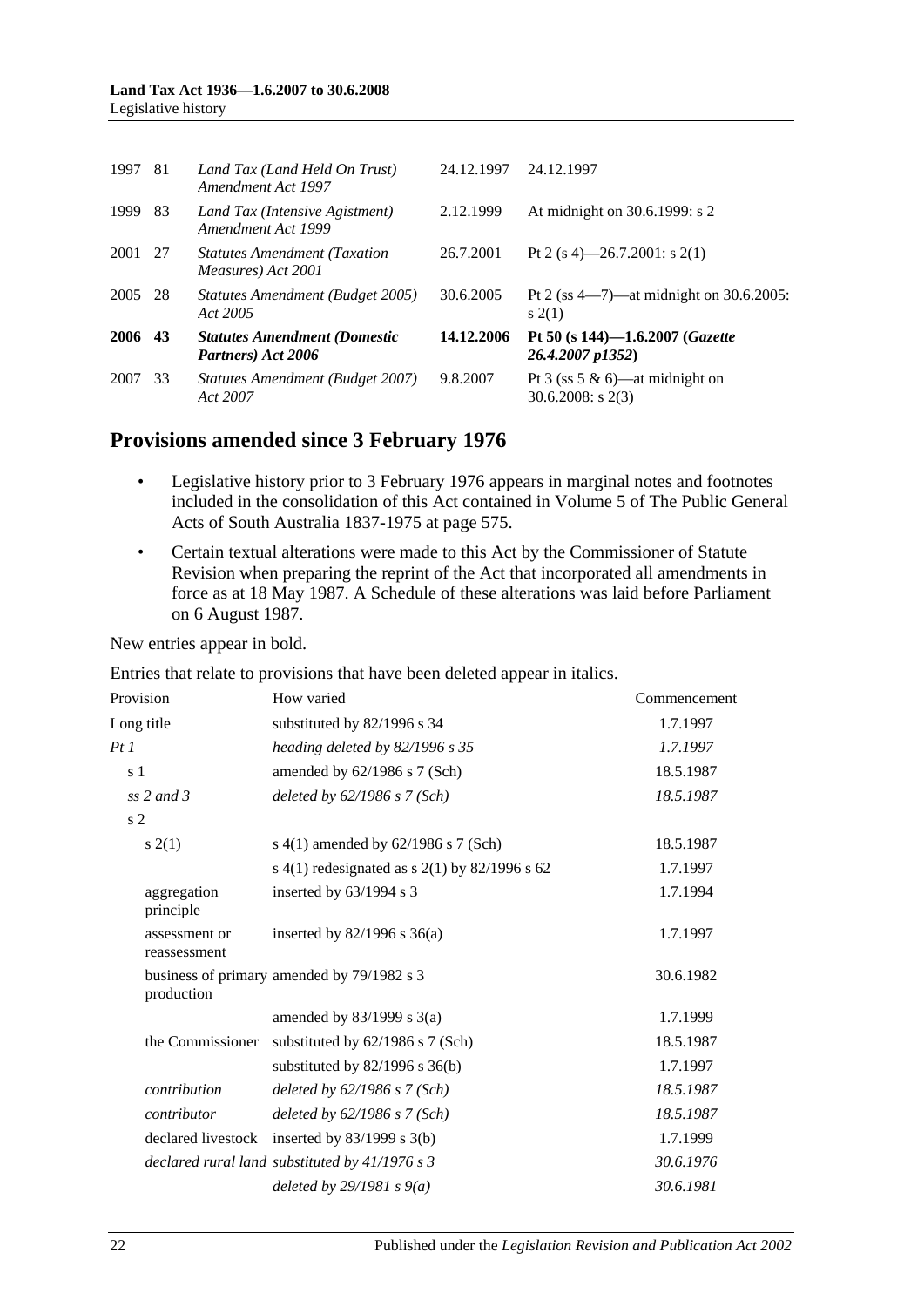|      | defined shack-site<br>areas                 | inserted by $50/1992$ s $3(a)$                              | 1.7.1992  |
|------|---------------------------------------------|-------------------------------------------------------------|-----------|
|      | determination of<br>unimproved value        | deleted by $29/1981 s 9(b)$                                 | 30.6.1981 |
|      | determination of<br>site value              | inserted by $29/1981$ s $9(b)$                              | 30.6.1981 |
|      | document                                    | inserted by $70/1995$ s $3(a)$                              | 1.7.1995  |
|      | improvements                                | deleted by $29/1981 s$ 9(c)                                 | 30.6.1981 |
|      | land used for<br>primary production         | substituted by $28/2005$ s 4(1)                             | 1.7.2005  |
|      | liquidator                                  | amended by $62/1986$ s $7$ (Sch)                            | 18.5.1987 |
|      |                                             | deleted by $82/1996 s 36(c)$                                | 1.7.1997  |
|      | the metropolitan<br>area                    | substituted by $80/1983$ s 3                                | 30.6.1983 |
|      |                                             | deleted by 44/1990 s 3                                      | 1.7.1990  |
|      | owner                                       | amended by 62/1986 s 7 (Sch)                                | 18.5.1987 |
|      |                                             | amended by $48/1989$ s $3(a)$ , (b)                         | 1.7.1989  |
|      |                                             | amended by 50/1992 s 3(b), (c)                              | 1.7.1992  |
|      | particular notice                           | amended by $62/1986$ s $7$ (Sch)                            | 18.5.1987 |
|      |                                             | deleted by $82/1996 s 36(d)$                                | 1.7.1997  |
|      | regulation                                  | deleted in pursuance of the Acts Republications<br>Act 1967 | 18.5.1987 |
|      | retirement village                          | inserted by 72/1987 s 3                                     | 1.7.1987  |
|      | returns                                     | amended by $62/1986$ s $7$ (Sch)                            | 18.5.1987 |
|      |                                             | deleted by $82/1996 s 36(e)$                                | 1.7.1997  |
|      | shack site lease                            | inserted by $48/1989$ s $3(c)$                              | 1.7.1989  |
|      | site improvements                           | deleted by $29/1981 s 9(d)$                                 | 30.6.1981 |
|      | site value                                  | inserted by $29/1981$ s $9(d)$                              | 30.6.1981 |
|      | tax                                         | substituted by $82/1996$ s $36(f)$                          | 1.7.1997  |
|      | taxpayer                                    | amended by $82/1996$ s $36(g)$                              | 1.7.1997  |
|      | taxpayer in a<br>representative<br>capacity | deleted by $82/1996 s 36(h)$                                | 1.7.1997  |
|      | <b>Treasurer</b>                            | deleted by $62/1986$ s $7$ (Sch)                            | 18.5.1987 |
|      | unimproved value                            | deleted by $29/1981 s$ 9(e)                                 | 30.6.1981 |
|      | s(2)                                        | s 4(2) deleted by 29/1981 s 9(f)                            | 30.6.1981 |
|      |                                             | s 4(2) inserted by 70/1995 s 3(b)                           | 1.7.1995  |
|      |                                             | s 4(2) redesignated as s 2(2) by 82/1996 s 62               | 1.7.1997  |
|      | s(2(3)                                      | inserted by $28/2005$ s $4(2)$                              | 1.7.2005  |
|      | s <sub>3</sub>                              | s 5 inserted by 82/1996 s 37                                | 1.7.1997  |
|      |                                             | s 5 redesignated as s 3 by 82/1996 s 62                     | 1.7.1997  |
| Pt 2 |                                             | amended by 62/1986 s 7 (Sch)                                | 18.5.1987 |
|      |                                             | amended by $2/1987 s 4$                                     | 5.3.1987  |
|      |                                             | deleted by 82/1996 s 37                                     | 1.7.1997  |
| Pt 3 |                                             | heading deleted by 82/1996 s 38                             | 1.7.1997  |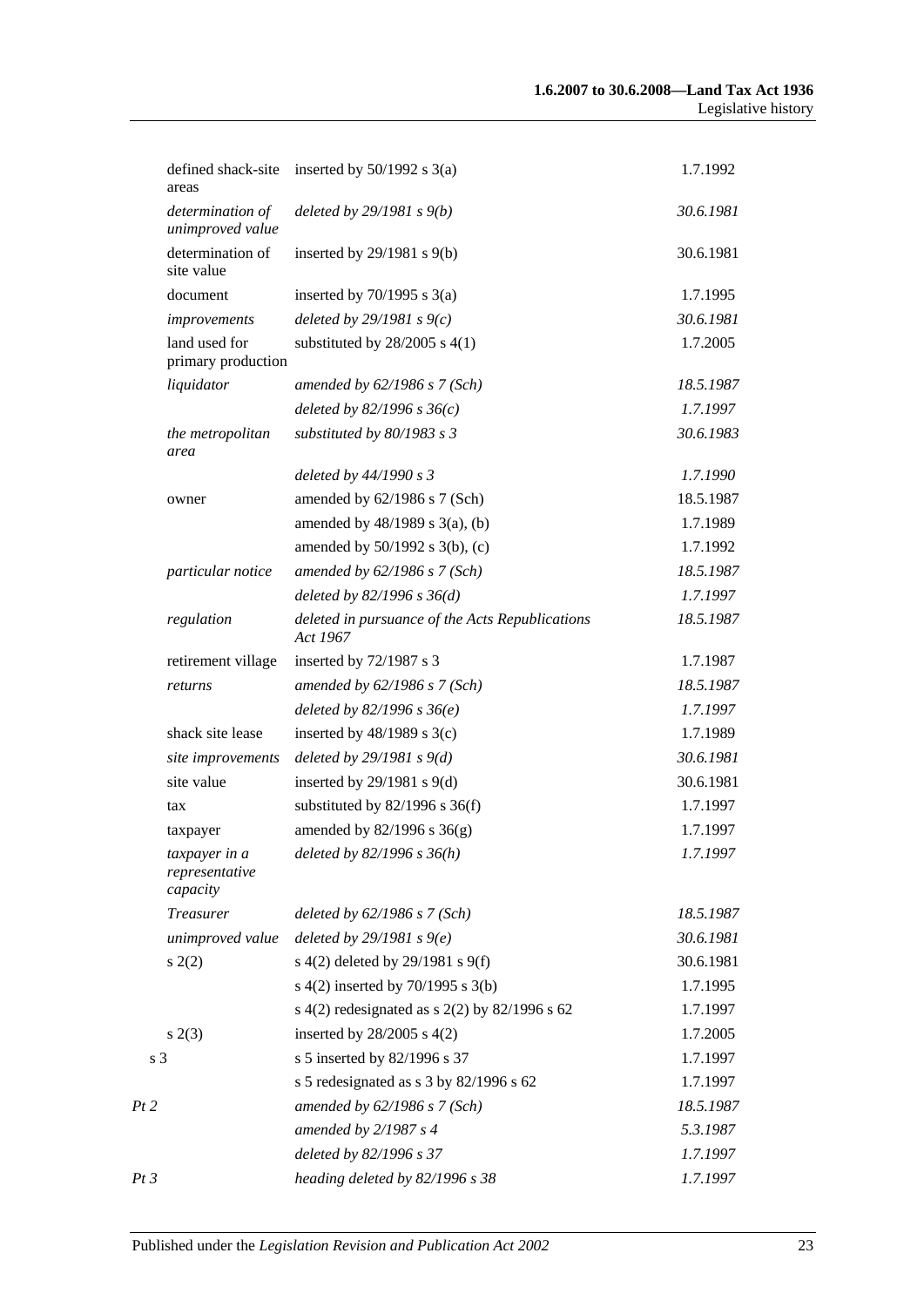s 4

| s(4(1))             | s 10(1) amended by 41/1976 s 4                                         | 30.6.1976 |
|---------------------|------------------------------------------------------------------------|-----------|
|                     | s 10(1) amended by 32/1977 s 3(a)—(c)                                  | 30.6.1977 |
|                     | s 10(1) amended by 61/1979 s 3(a)                                      | 30.6.1979 |
|                     | s 10(1) amended by 79/1982 s 4                                         | 30.6.1982 |
|                     | s 10(1) amended by 62/1986 s 3                                         | 1.7.1986  |
|                     | s $10(1)$ amended by $62/1986$ s 7 (Sch)                               | 18.5.1987 |
|                     | s 10(1) amended by 82/1996 Sch cl 3                                    | 1.7.1997  |
|                     | s 10(1) redesignated as $s$ 4(1) by 82/1996 s 62                       | 1.7.1997  |
|                     | amended by 28/2005 s 5(1), (2)                                         | 1.7.2005  |
| s(4(2)              | s $10(2)$ substituted by 82/1996 s 39                                  | 1.7.1997  |
|                     | s 10(2) redesignated as s 4(2) by 82/1996 s 62                         | 1.7.1997  |
| s(4(3))             | s 10(3) deleted by 32/1977 s 3(d)                                      | 30.6.1977 |
|                     | s 10(3) inserted by 61/1979 s 3(b)                                     | 30.6.1979 |
|                     | s 10(3) amended by 82/1996 Sch cl 3                                    | 1.7.1997  |
|                     | s 10(3) redesignated as s 4(3) by 82/1996 s 62                         | 1.7.1997  |
| $s(4(4)$ and $(5)$  | s $10(4)$ and (5) amended by $62/1986$ s 7 (Sch)                       | 18.5.1987 |
|                     | s 10(4) and (5) redesignated as $s$ 4(4) and (5) by<br>82/1996 s 62    | 1.7.1997  |
| by 28/2005          | s 5 before substitution s 10A inserted by 61/1979 s 4                  | 30.6.1979 |
|                     | s 10A redesignated as $s$ 5 by 82/1996 $s$ 62                          | 1.7.1997  |
| $s\,5(2)$           | s 10A(2) amended by 82/1996 Sch cl 3                                   | 1.7.1997  |
|                     | s 10A(2) redesignated as s $5(2)$ by 82/1996 s 62                      | 1.7.1997  |
| $s \, 5(3)$         | s 10A(3) amended by 82/1996 s 40(a), Sch cl 3                          | 1.7.1997  |
|                     | s 10A(3) redesignated as $s$ 5(3) by 82/1996 s 62                      | 1.7.1997  |
| $s \, 5(4)$ and (5) | s 10A(4) and (5) substituted by $62/1986$ s $7 (Sch)$                  | 18.5.1987 |
|                     | s $10A(4)$ and (5) redesignated as s $5(4)$ and (5)<br>by 82/1996 s 62 | 1.7.1997  |
| $s\,5(6)$           | s 10A(6) amended by $62/1986$ s 7 (Sch)                                | 18.5.1987 |
|                     | s 10A(6) amended by 71/1992 s $3(1)$ (Sch)                             | 1.3.1993  |
|                     | s 10A(6) amended by 82/1996 s 40(b), Sch cl 3                          | 1.7.1997  |
|                     | s 10A(6) redesignated as $s$ 5(6) by 82/1996 s 62                      | 1.7.1997  |
| $s \, 5(8)$         | s 10A(8) amended by 82/1996 Sch cl 3                                   | 1.7.1997  |
|                     | s 10A(8) redesignated as $s$ 5(8) by 82/1996 s 62                      | 1.7.1997  |
| $s\,5(9)$           | s 10A(9) substituted by $62/1986$ s 7 (Sch)                            | 18.5.1987 |
|                     | s 10A(9) substituted by 71/1992 s $3(1)$ (Sch)                         | 1.3.1993  |
|                     | s 10A(9) amended by 82/1996 s $40(c)$                                  | 1.7.1997  |
|                     | s 10A(9) redesignated as s $5(9)$ by 82/1996 s 62                      | 1.7.1997  |
| $s \frac{5}{10}$    | s 10A(10) amended by 62/1986 s 7 (Sch)                                 | 18.5.1987 |
|                     | s $10A(10)$ redesignated as s $5(10)$ by 82/1996<br>$s\,62$            | 1.7.1997  |
| $s \frac{5}{11}$    | s 10A(11) amended by 79/1982 s $5(a)$ , (b)                            | 30.6.1982 |
|                     | s $10A(11)$ amended by 62/1986 s 7 (Sch)                               | 18.5.1987 |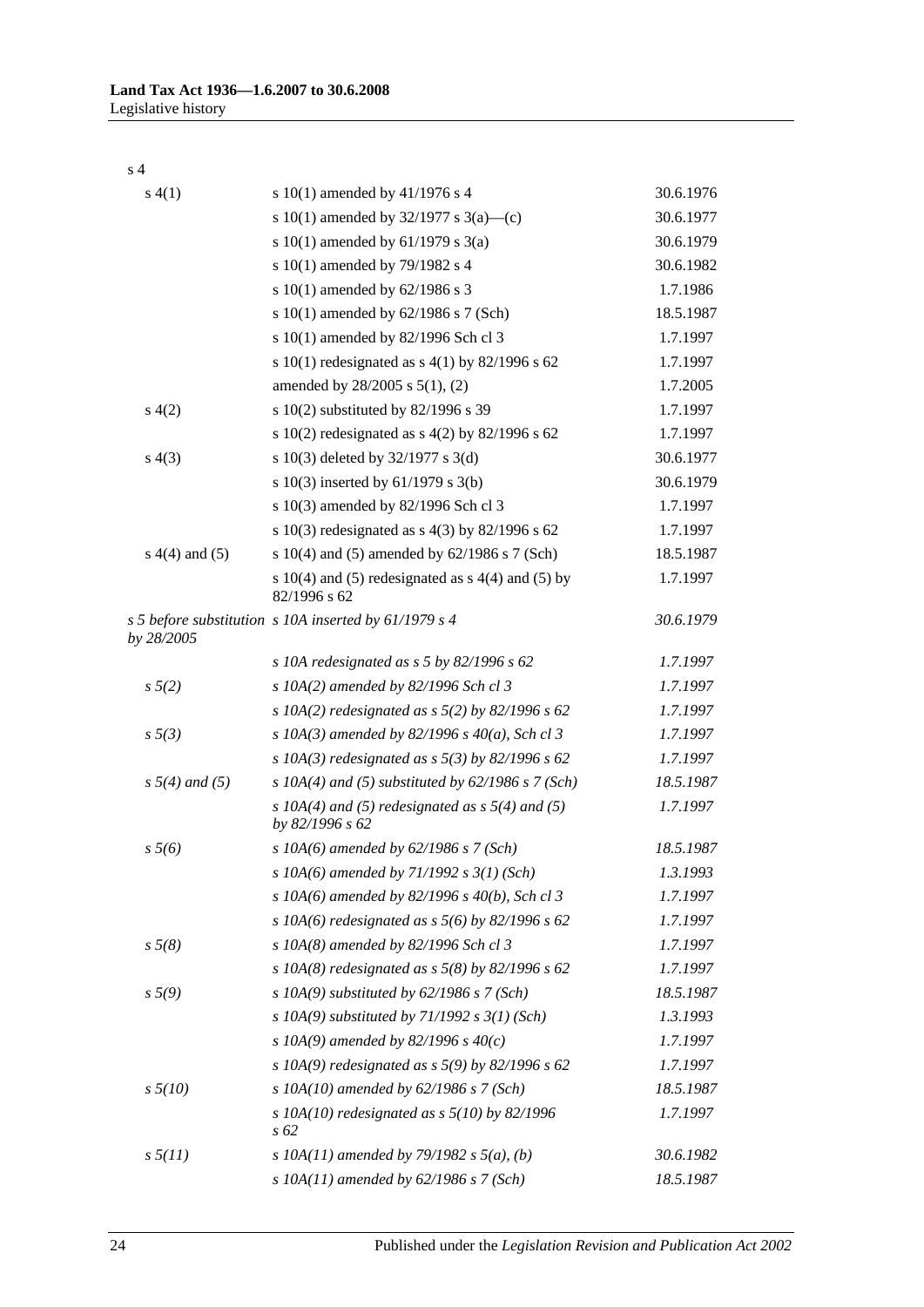|                                | s 10A(11) amended by 72/1987 s $4(a)$                      | 1.7.1987  |
|--------------------------------|------------------------------------------------------------|-----------|
|                                | s $10A(11)(a)(ii)$ deleted by 70/1995 s 4(a)               | 1.7.1995  |
|                                | s $10A(11)$ redesignated as s $5(11)$ by 82/1996<br>s 62   | 1.7.1997  |
| $s$ 10A(12)                    | s 10A(12) amended by $62/1986$ s 7 (Sch)                   | 18.5.1987 |
|                                | s 10A(12) deleted by 70/1995 s $4(b)$                      | 1.7.1995  |
| $s\,5(12)$                     | s 10A(12a) inserted by 79/1982 s $5(c)$                    | 30.6.1982 |
|                                | s $10A(12a)$ substituted by 72/1987 s $4(b)$               | 1.7.1987  |
|                                | s 10A(12a) redesignated as $s$ 5(12) by 82/1996<br>$s\,62$ | 1.7.1997  |
| $s$ 10A(14)                    | deleted by $82/1996 s 40(d)$                               | 1.7.1997  |
| s <sub>5</sub>                 | substituted by 28/2005 s 6                                 | 1.7.2005  |
| s 5(13)                        |                                                            |           |
| close personal<br>relationship | inserted by 43/2006 s 144(1)                               | 1.6.2007  |
| close relative                 | amended by 43/2006 s 144(2)                                | 1.6.2007  |
| domestic partner               | inserted by 43/2006 s 144(3)                               | 1.6.2007  |
| relative                       | amended by 43/2006 s 144(4), (5)                           | 1.6.2007  |
| spouse                         | substituted by 43/2006 s 144(6)                            | 1.6.2007  |
| s 5A                           | inserted by 27/2001 s 4                                    | 26.7.2001 |
| s <sub>6</sub>                 | s 10B inserted by 38/1996 s 9                              | 4.11.1996 |
|                                | s 10B redesignated as s 6 by 82/1996 s 62                  | 1.7.1997  |
| s 7                            | s 11 substituted by 61/1979 s 5                            | 30.6.1979 |
|                                | s 11 amended by 29/1981 s 10                               | 30.6.1981 |
|                                | s 11 substituted by 62/1986 s 4                            | 1.7.1986  |
|                                | s 11 redesignated as s 7 by 82/1996 s 62                   | 1.7.1997  |
| s(7(2)                         | s 11(2) amended by 82/1996 Sch cl 3                        | 1.7.1997  |
|                                | s 11(2) redesignated as s 7(2) by 82/1996 s 62             | 1.7.1997  |
| s 11A                          | amended by $61/1979 s 6$                                   | 30.6.1979 |
|                                | amended by 29/1981 s 11                                    | 30.6.1981 |
|                                | deleted by 62/1986 s 4                                     | 1.7.1986  |
| $s$ $11B$                      | deleted by 41/1976 s 5                                     | 30.6.1976 |
| s <sub>8</sub>                 | s 12 amended by 41/1976 s 6                                | 30.6.1976 |
|                                | s 12 amended by 32/1977 s 4                                | 30.6.1977 |
|                                | s 12 amended by 79/1985 s 3                                | 1.7.1985  |
|                                | s 12 substituted by 62/1986 s 5                            | 1.7.1986  |
|                                | s 12 redesignated as s 8 by 82/1996 s 62                   | 1.7.1997  |
| s(1)                           | s 12(1) substituted by $63/1988$ s 3(a)                    | 1.7.1988  |
|                                | s 12(1) substituted by $48/1989$ s $4(a)$                  | 1.7.1989  |
|                                | s 12(1) substituted by $44/1990$ s $4(a)$                  | 1.7.1990  |
|                                | s 12(1) amended by 46/1991 s 3                             | 1.7.1991  |
|                                | s 12(1) substituted by $50/1992$ s 4                       | 1.7.1992  |
|                                | s 12(1) amended by 77/1993 s 3                             | 1.7.1993  |
|                                | s $12(1)$ substituted by $63/1994$ s 4                     | 1.7.1994  |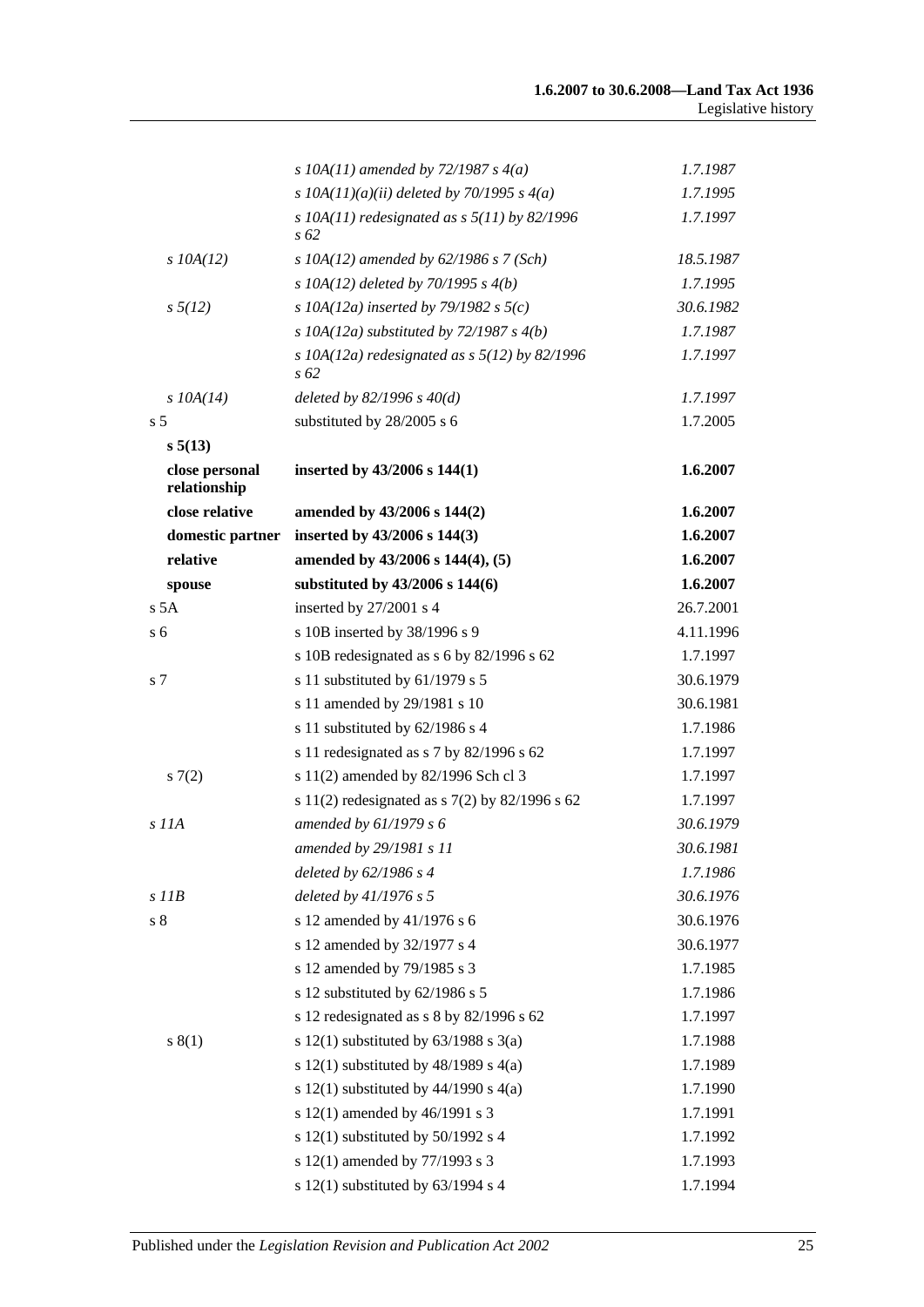|                 | s 12(1) redesignated as $s(1)$ by 82/1996 s 62                                           | 1.7.1997  |
|-----------------|------------------------------------------------------------------------------------------|-----------|
|                 | amended by 28/2005 s 7                                                                   | 1.7.2005  |
| s 12            |                                                                                          |           |
| $s\ 12(2)$      | deleted by $44/1990 s 4(a)$                                                              | 1.7.1990  |
| $s\,12(5)$      | substituted by $72/1987 s 5$                                                             | 1.7.1987  |
|                 | substituted by $63/1988$ s $3(b)$                                                        | 1.7.1988  |
|                 | substituted by $48/1989$ s $4(b)$                                                        | 1.7.1989  |
|                 | deleted by $44/1990 s 4(b)$                                                              | 1.7.1990  |
| s 12A           | amended by 32/1977 s 5                                                                   | 30.6.1977 |
|                 | amended by $61/1979 s$ 7                                                                 | 30.6.1979 |
|                 | amended by 29/1981 s 12                                                                  | 30.6.1981 |
|                 | amended by 79/1982 s 6                                                                   | 30.6.1982 |
|                 | amended by 79/1985 s 4                                                                   | 1.7.1985  |
|                 | deleted by 62/1986 s 6                                                                   | 1.7.1986  |
| $s$ 9C          | s 12C amended by 41/1976 s 7                                                             | 30.6.1976 |
|                 | s 12C amended by 32/1977 s 6                                                             | 30.6.1977 |
|                 | s 12C amended by 29/1981 s 13                                                            | 30.6.1981 |
|                 | s 12C substituted by 62/1986 s 7 (Sch)                                                   | 18.5.1987 |
|                 | s 12C redesignated as s 9C by 82/1996 s 62                                               | 1.7.1997  |
| s 10            | s 12D inserted by 50/1992 s 5                                                            | 1.7.1992  |
|                 | s 12D redesignated as s 10 by 82/1996 s 62                                               | 1.7.1997  |
| s 11            | s 13 amended by 79/1985 s 5(a)                                                           | 1.7.1985  |
|                 | s 13 redesignated as $s$ 13(1) in pursuance of the<br><b>Acts Republication Act 1967</b> | 1.10.1991 |
|                 | s 13(1) amended by 63/1994 s 5                                                           | 1.7.1994  |
|                 | s 13(1) redesignated as s 11 by $82/1996$ s 62                                           | 1.7.1997  |
| $s\,13(2)$      | amended by $79/1985 s 5(b)$                                                              | 1.7.1985  |
|                 | deleted by 78/1986 (Sch 5)                                                               | 1.4.1987  |
| s 12            |                                                                                          |           |
| s 12(1)         | s 15(1) amended by 79/1982 s 7(a)                                                        | 30.6.1982 |
|                 | s $15(1)$ substituted by $62/1986$ s 7 (Sch)                                             | 18.5.1987 |
|                 | s 15(1) redesignated as s 12(1) by 82/1996 s 62                                          | 1.7.1997  |
| s 12(2)         | s 15(1a) inserted by 79/1982 s 7(b)                                                      | 30.6.1982 |
|                 | s 15(1a) redesignated as s 12(2) by 82/1996 s 62                                         | 1.7.1997  |
| $s\,15(2)$      | substituted by 79/1982 s $7(c)$                                                          | 30.6.1982 |
|                 | amended by 62/1986 s 7 (Sch)                                                             | 18.5.1987 |
|                 | deleted by 63/1994 s 6                                                                   | 1.7.1994  |
| $s\,15(3)$      | inserted by 79/1982 s $7(c)$                                                             | 30.6.1982 |
|                 | amended by 50/1992 s 6                                                                   | 1.7.1992  |
|                 | deleted by 63/1994 s 6                                                                   | 1.7.1994  |
| s $15(4)$ - (6) | inserted by 79/1982 s $7(c)$                                                             | 30.6.1982 |
|                 | deleted by 63/1994 s 6                                                                   | 1.7.1994  |
| s 13            | s 15A inserted by 63/1994 s 7                                                            | 1.7.1994  |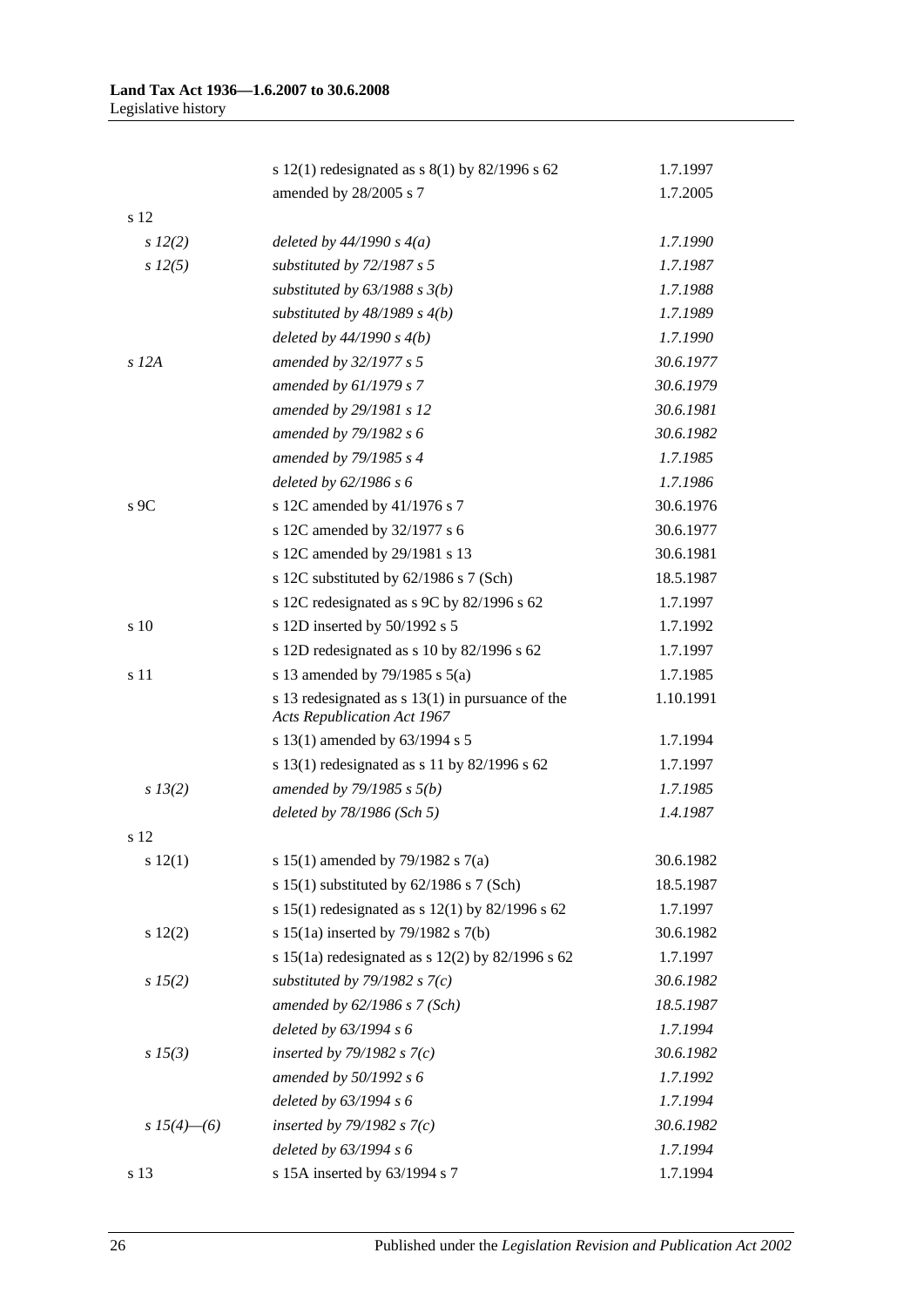|                           | s 15A redesignated as s 13 by 82/1996 s 62                  | 1.7.1997   |
|---------------------------|-------------------------------------------------------------|------------|
| s 13(3)                   | amended by $81/1997$ s $2(a)$                               | 24.12.1997 |
| s 13(3a)                  | inserted by $81/1997$ s $2(b)$                              | 24.12.1997 |
| s 16                      | deleted by 79/1982 s 8                                      | 30.6.1982  |
| s <sub>19</sub>           | deleted by $62/1986$ s $7$ (Sch)                            | 18.5.1987  |
| Pt4                       | heading deleted by 82/1996 s 41                             | 1.7.1997   |
| heading preceding s<br>31 | deleted by 82/1996 s 42                                     | 1.7.1997   |
| s 14                      |                                                             |            |
| s 14(1)                   | s 31 amended and redesignated as s 31(1) by<br>82/1996 s 43 | 1.7.1997   |
|                           | s 31 redesignated as $s$ 14(1) by 82/1996 s 62              | 1.7.1997   |
| s 14(2)                   | s 31(2) inserted by 82/1996 s 43(b)                         | 1.7.1997   |
|                           | s 31(2) redesignated as s $14(2)$ by 82/1996 s 62           | 1.7.1997   |
| s 15                      |                                                             |            |
| s 15(1)                   | s 32(1) amended by 79/1982 s 9                              | 30.6.1982  |
|                           | s $32(1)$ substituted by $62/1986$ s 7 (Sch)                | 18.5.1987  |
|                           | s $32(1)$ amended by $82/1996$ s $44(a)$                    | 1.7.1997   |
|                           | s 32(1) redesignated as s 15(1) by 82/1996 s 62             | 1.7.1997   |
| s 15(2)                   | s 32(2) amended by 62/1986 s 7 (Sch)                        | 18.5.1987  |
|                           | s 32(2) amended by 82/1996 s 44(b)                          | 1.7.1997   |
|                           | s 32(2) redesignated as s $15(2)$ by 82/1996 s 62           | 1.7.1997   |
| s 33                      | amended by 79/1982 s 10                                     | 30.6.1982  |
|                           | substituted by $62/1986$ s $7$ (Sch)                        | 18.5.1987  |
|                           | deleted by 82/1996 s 45                                     | 1.7.1997   |
| heading preceding s<br>34 | s 34 deleted by 82/1996 s 46                                | 1.7.1997   |
| s 16                      | s 34 substituted by 79/1982 s 11                            | 30.6.1982  |
|                           | s 34 amended by 82/1996 s 47                                | 1.7.1997   |
|                           | s 34 redesignated as s 16 by 82/1996 s 62                   | 1.7.1997   |
| s 17                      |                                                             |            |
| s 17(1)                   | s 35(1) amended by 82/1996 s 48                             | 1.7.1997   |
|                           | s 35(1) redesignated as s $17(1)$ by 82/1996 s 62           | 1.7.1997   |
| s 17(2)                   | s $35(2)$ substituted by $62/1986$ s 7 (Sch)                | 18.5.1987  |
|                           | s 35(2) amended by 82/1996 s 48                             | 1.7.1997   |
|                           | s 35(2) redesignated as s 17(2) by 82/1996 s 62             | 1.7.1997   |
| s36                       | amended by 79/1982 s 12                                     | 30.6.1982  |
|                           | deleted by $62/1986$ s $7$ (Sch)                            | 18.5.1987  |
| $ss\,37 - 39$             | deleted by $62/1986$ s $7$ (Sch)                            | 18.5.1987  |
| $s\,40$                   | substituted by $62/1986$ s $7$ (Sch)                        | 18.5.1987  |
|                           | deleted by 82/1996 s 49                                     | 1.7.1997   |
| s41                       | amended by 79/1982 s 13                                     | 30.6.1982  |
|                           | deleted by $62/1986$ s $7$ (Sch)                            | 18.5.1987  |
| s 18                      | s 42 substituted by 32/1977 s 7                             | 30.6.1977  |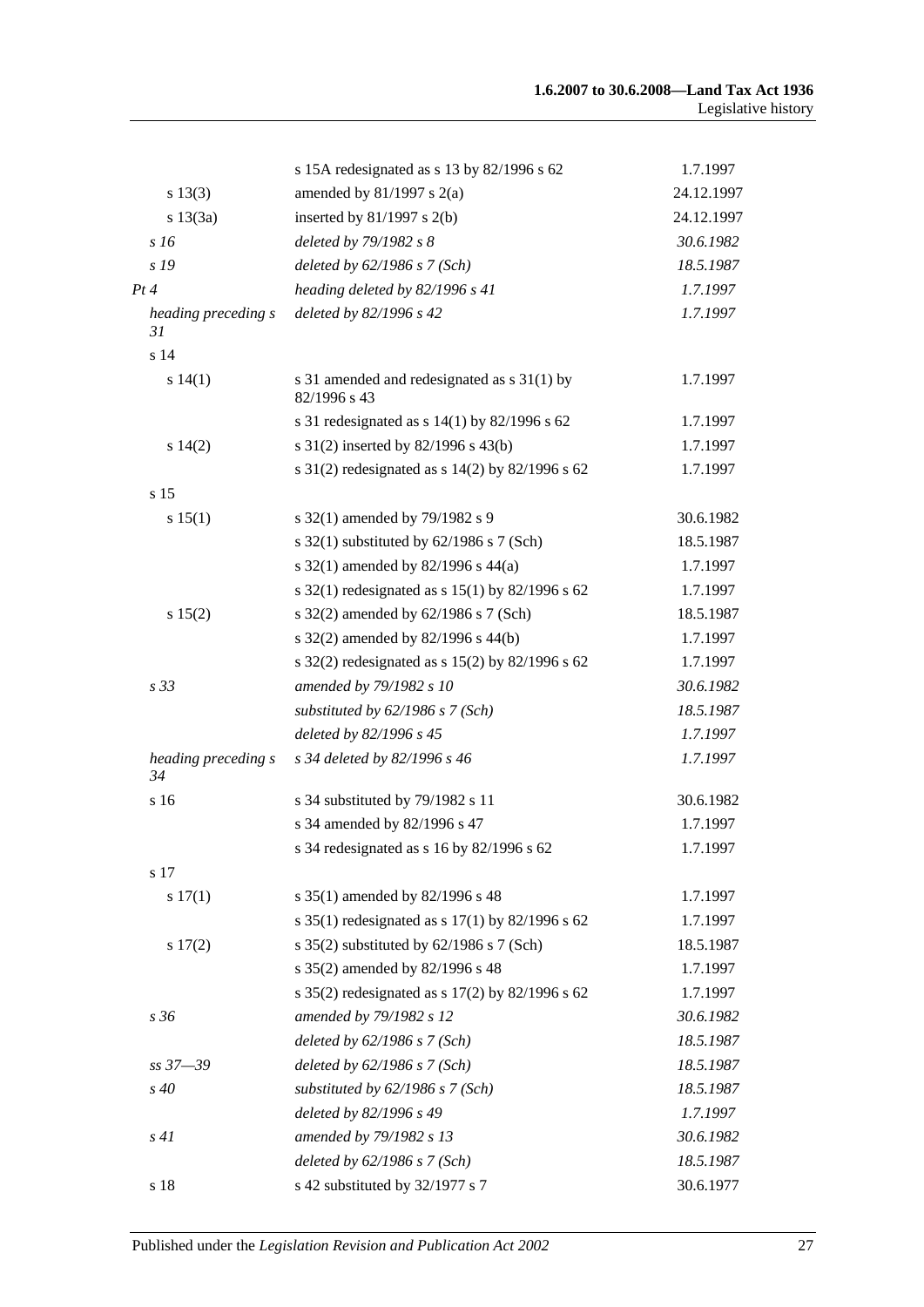|                           | s 42 redesignated as s 18 by 82/1996 s 62       | 1.7.1997  |
|---------------------------|-------------------------------------------------|-----------|
| s 18(1)                   | s 42(1) amended by 62/1986 s 7 (Sch)            | 18.5.1987 |
|                           | s 42(1) amended by 82/1996 Sch cl 3             | 1.7.1997  |
|                           | s 42(1) redesignated as s 18(1) by 82/1996 s 62 | 1.7.1997  |
| ss 43 and 44              | deleted by 32/1977 s 7                          | 30.6.1977 |
| Pt 6                      | heading deleted by 82/1996 s 50                 | 1.7.1997  |
| heading preceding s<br>56 | deleted by 82/1996 s 51                         | 1.7.1997  |
| s 19                      | s 56 amended by 29/1981 s 14                    | 30.6.1981 |
|                           | s 56 substituted by 82/1996 s 52                | 1.7.1997  |
|                           | s 56 redesignated as s 19 by 82/1996 s 62       | 1.7.1997  |
| ss 56A and 57             | amended by $62/1986$ s $7$ (Sch)                | 18.5.1987 |
|                           | deleted by 82/1996 s 53                         | 1.7.1997  |
| s <sub>58</sub>           | substituted by $62/1986$ s $7 (Sch)$            | 18.5.1987 |
|                           | substituted by 46/1991 s 4                      | 1.7.1991  |
|                           | deleted by 82/1996 s 53                         | 1.7.1997  |
| s 58A                     | amended by $62/1986$ s $7$ (Sch)                | 18.5.1987 |
|                           | deleted by 82/1996 s 53                         | 1.7.1997  |
| s 58B                     | amended by 55/1977 s 9                          | 1.7.1978  |
|                           | deleted by 78/1986 (Sch 5)                      | 1.4.1987  |
| heading preceding<br>s 59 | deleted by 82/1996 s 53                         | 1.7.1997  |
| s 59                      | substituted by $62/1986$ s $7$ (Sch)            | 18.5.1987 |
|                           | deleted by 82/1996 s 53                         | 1.7.1997  |
| s 61                      | amended by $62/1986$ s $7$ (Sch)                | 18.5.1987 |
|                           | deleted by 82/1996 s 53                         | 1.7.1997  |
| s 20                      | s 62 substituted by 62/1986 s 7 (Sch)           | 18.5.1987 |
|                           | s 62 redesignated as s 20 by 82/1996 s 62       | 1.7.1997  |
| $s \ 20(1)$               | s 62(1) amended by 82/1996 s 54                 | 1.7.1997  |
|                           | s 62(1) redesignated as s 20(1) by 82/1996 s 62 | 1.7.1997  |
| $ss 63$ and $64$          | deleted by $62/1986$ s $7 (Sch)$                | 18.5.1987 |
| s 21                      | s 65 substituted by 62/1986 s 7 (Sch)           | 18.5.1987 |
|                           | s 65 amended by 82/1996 s 55                    | 1.7.1997  |
|                           | s 65 redesignated as s 21 by 82/1996 s 62       | 1.7.1997  |
| s <sub>22</sub>           |                                                 |           |
| $s\,22(1)$                | s 66 amended by 79/1982 s 14                    | 30.6.1982 |
|                           | s 66 substituted by 62/1986 s 7 (Sch)           | 18.5.1987 |
|                           | s 66 redesignated as s 66(1) by 38/1996 s 10    | 4.11.1996 |
|                           | s 66(1) amended by 82/1996 s 56                 | 1.7.1997  |
|                           | s 66(1) redesignated as s 22 by 82/1996 s 62    | 1.7.1997  |
| $s\ 22(2)$                | s 66(2) inserted by 38/1996 s 10                | 4.11.1996 |
|                           | s 66(2) redesignated as s 22(2) by 82/1996 s 62 | 1.7.1997  |
| s 23                      | s 66A inserted by 79/1982 s 15                  | 8.12.1983 |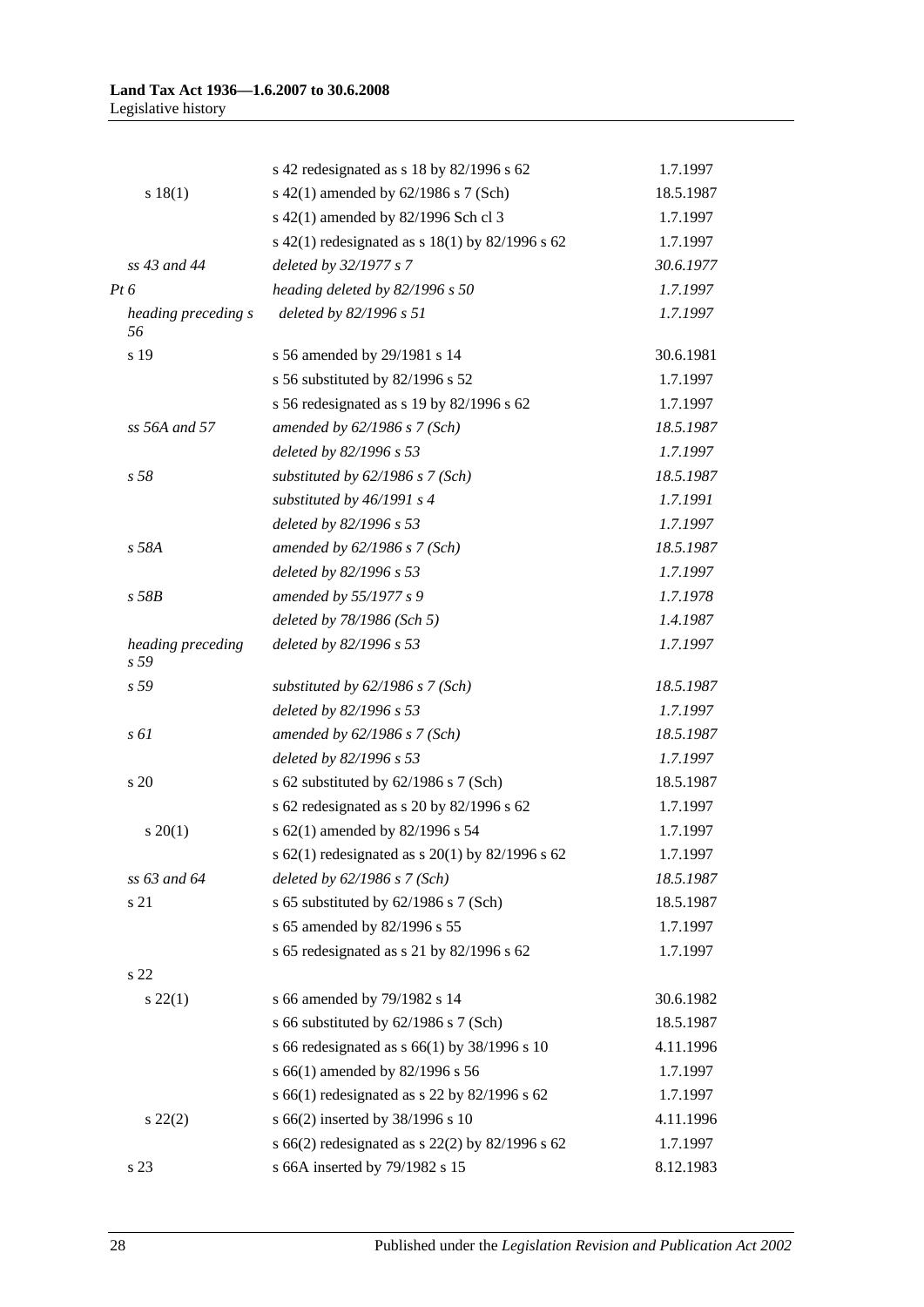|                    | s 66A redesignated as s 23 by 82/1996 s 62         | 1.7.1997  |
|--------------------|----------------------------------------------------|-----------|
| $s\,23(4)$         | s 66A(4) amended by 62/1986 s 7 (Sch)              | 18.5.1987 |
|                    | s 66A(4) amended by 82/1996 s 57                   | 1.7.1997  |
|                    | s 66A(4) redesignated as s $23(4)$ by 82/1996 s 62 | 1.7.1997  |
| $s\,67$            | deleted by 82/1996 s 58                            | 1.7.1997  |
| s 24               | s 68(1) amended by 88/1984 s 8(1) (Sch Pt 1)       | 11.7.1985 |
|                    | s 68(1) amended by 82/1996 s 59(a)                 | 1.7.1997  |
|                    | s 68(1) redesignated as s 24 by 82/1996 s 62       | 1.7.1997  |
| $s\,68(2)$         | substituted by 79/1982 s 16                        | 30.6.1982 |
|                    | substituted by $62/1986$ s $7$ (Sch)               | 18.5.1987 |
|                    | deleted by $82/1996 s 59(b)$                       | 1.7.1997  |
| $s\,68(3)$ and (4) | substituted by 79/1982 s 16                        | 30.6.1982 |
|                    | deleted by $82/1996 s 59(b)$                       | 1.7.1997  |
| $s\,68(5)$         | inserted by 79/1982 s 16                           | 30.6.1982 |
|                    | amended by 62/1986 s 7 (Sch)                       | 18.5.1987 |
|                    | deleted by $82/1996 s 59(b)$                       | 1.7.1997  |
| s 68(6)            | inserted by 79/1982 s 16                           | 30.6.1982 |
|                    | deleted by 82/1996 s 59(b)                         | 1.7.1997  |
| Pt7                | heading deleted by 82/1996 s 60                    | 1.7.1997  |
| s 68A              | inserted by 32/1977 s 8                            | 30.6.1977 |
|                    | amended by $62/1986$ s $7$ (Sch)                   | 18.5.1987 |
|                    | deleted by 82/1996 s 61                            | 1.7.1997  |
| ss 68B and 68C     | inserted by 32/1977 s 8                            | 30.6.1977 |
|                    | deleted by 82/1996 s 61                            | 1.7.1997  |
| s 25               | s 69 deleted by 62/1986 s 7 (Sch)                  | 18.5.1987 |
|                    | s 69 inserted by 82/1996 s 61                      | 1.7.1997  |
|                    | s 69 redesignated as s 25 by 82/1996 s 62          | 1.7.1997  |
| $ss\,70 - 72$      | deleted by $62/1986$ s $7$ (Sch)                   | 18.5.1987 |
| $s\,73$            | substituted by $62/1986$ s $7$ (Sch)               | 18.5.1987 |
|                    | amended by 70/1995 s 5                             | 1.7.1995  |
|                    | deleted by 82/1996 s 61                            | 1.7.1997  |
| s 74               | amended by $62/1986$ s $7$ (Sch)                   | 18.5.1987 |
|                    | amended by 70/1995 s 6                             | 1.7.1995  |
|                    | deleted by 82/1996 s 61                            | 1.7.1997  |
| s 74A              | inserted by $70/1995 s 7$                          | 1.7.1995  |
|                    | deleted by 82/1996 s 61                            | 1.7.1997  |
| s 75               | amended by $41/1976 s 8$                           | 30.6.1976 |
|                    | amended by $62/1986$ s $7$ (Sch)                   | 18.5.1987 |
|                    | deleted by 82/1996 s 61                            | 1.7.1997  |
| s 76               | substituted by $62/1986$ s $7$ (Sch)               | 18.5.1987 |
|                    | deleted by 82/1996 s 61                            | 1.7.1997  |
| s 77               | amended by $62/1986$ s $7$ (Sch)                   | 18.5.1987 |
|                    | deleted by 82/1996 s 61                            | 1.7.1997  |